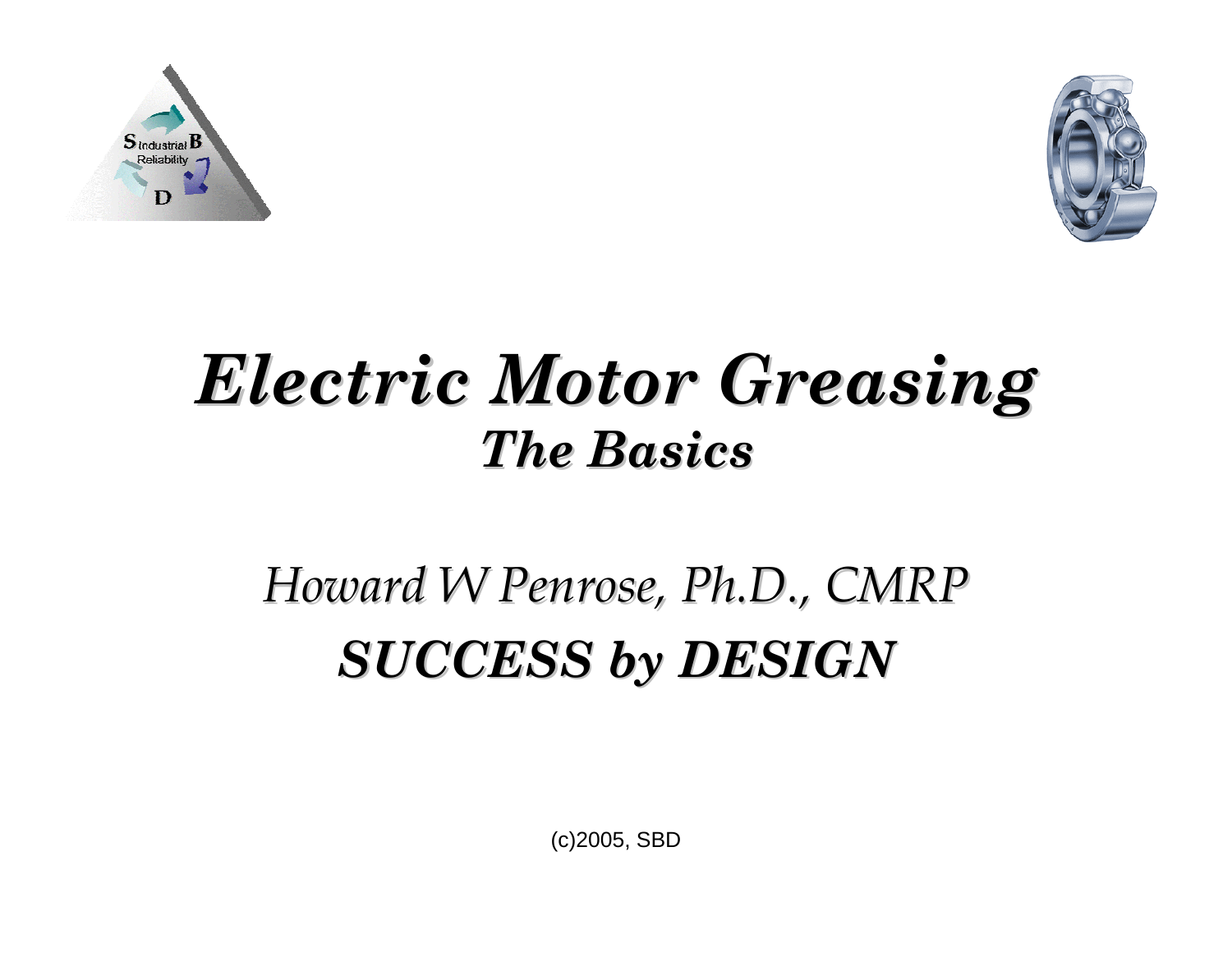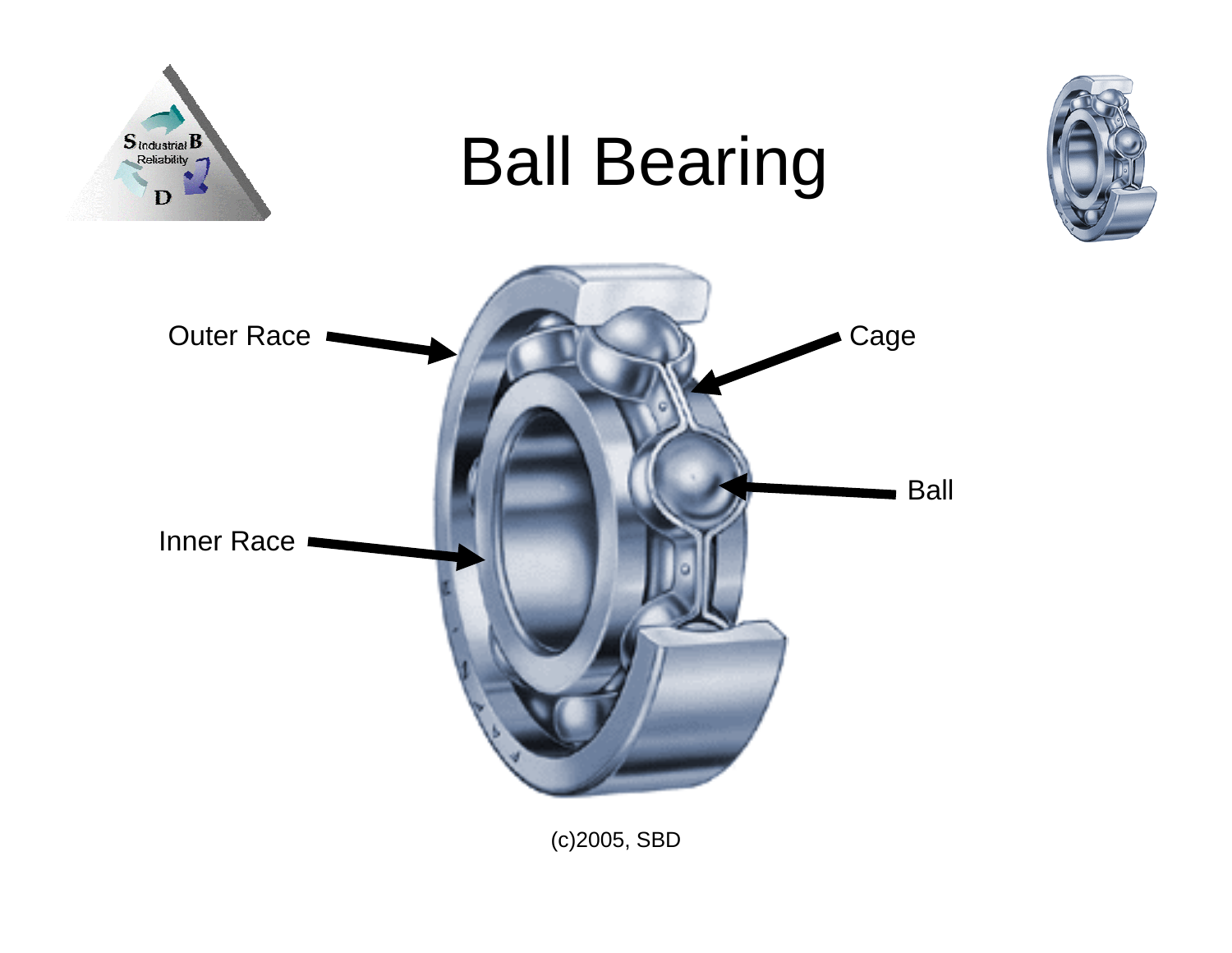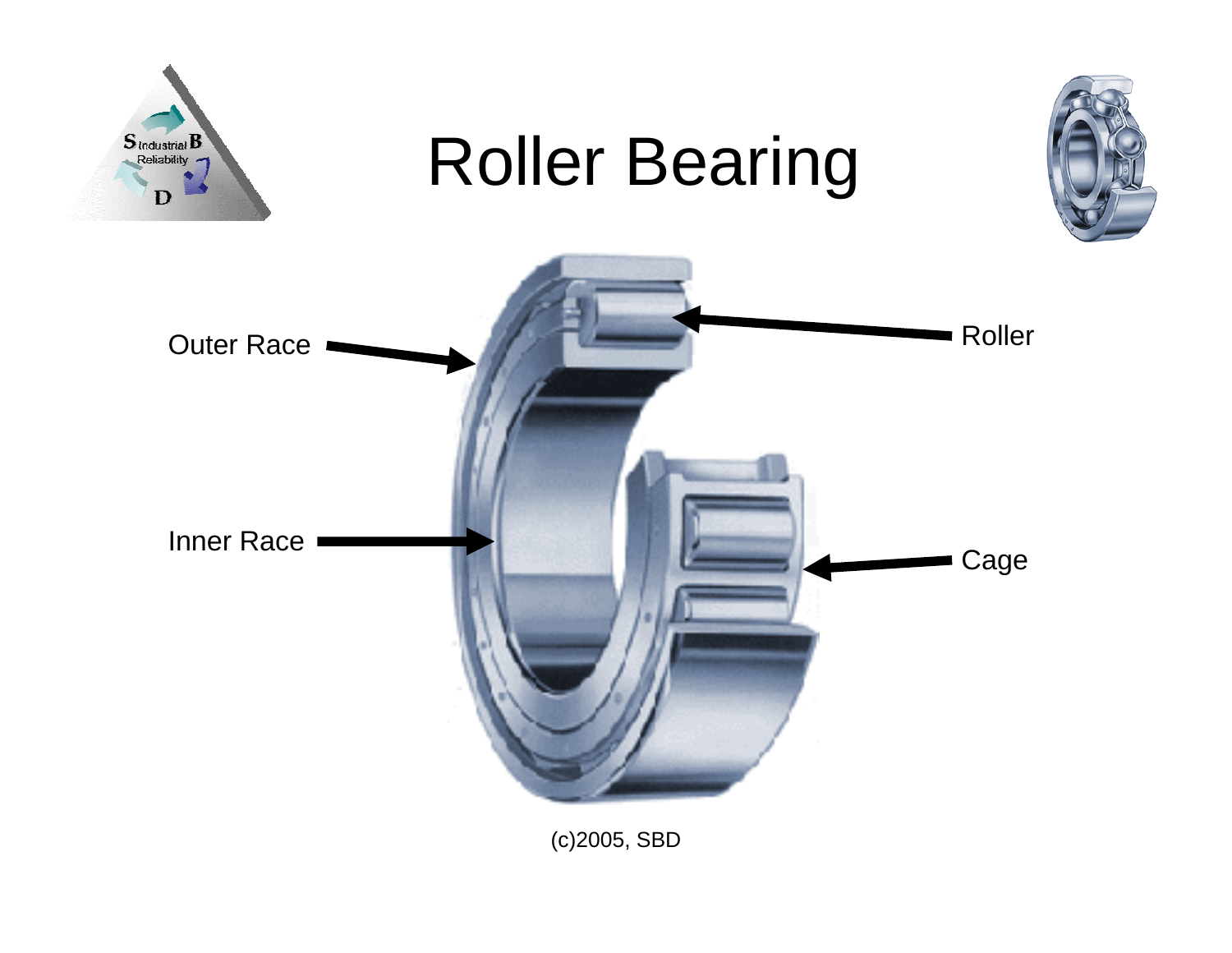

### Race Materials



- Through-Hardening Steel, General Purpose: 1.5% Chromium, 1% Carbon
- Case-Hardening Steel, General Purpose: Chromium-Nickel and Manganese-Chromium Alloyed Steel (0.15% Carbon)
- Chromium or Chromium Molybdenum Stainless Steel, Corrosion Resistant: Lower loading due to reduced hardening
- Hybrid Ceramic: Steel inner/Outer races has greater stiffness, can operate at higher speeds and temperatures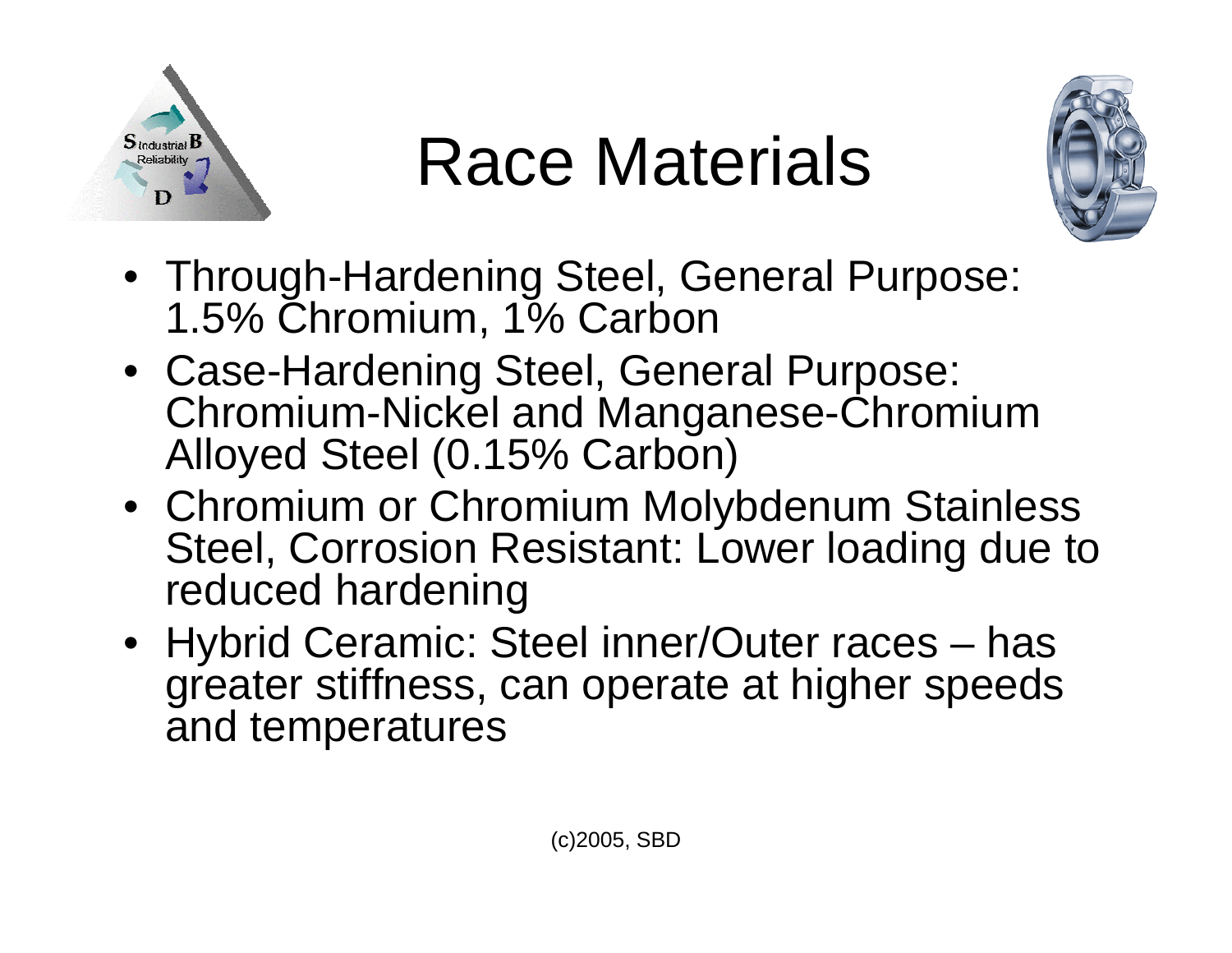

# Cage Materials



- Molded Polyamide: Glass fiber reinforced polyamide (-40 to 250F)
- Steel: Reduced friction and wear
- Machined Bronze: Heavy duty and larger bearings. Can be used up to 450F. Resistant to corrosive attack.
- Brass: Small to medium bearings up to 450F.
- Phenolic (Bakelite): Machined, cotton fabric impregnated with phenolic resin. High speed applications less than 225F.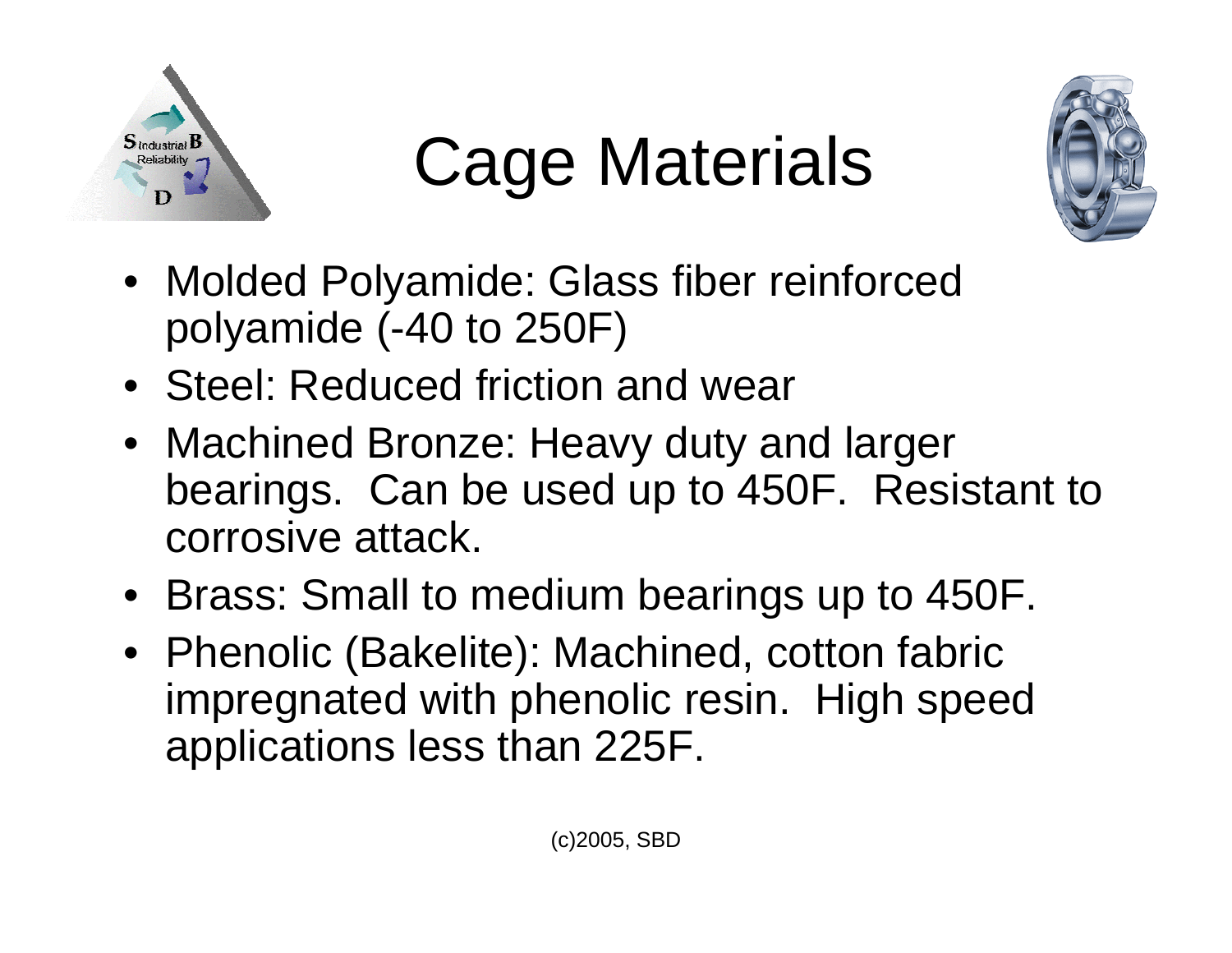

#### Shields and Seals



| <b>Selection</b><br>Criteria | <b>Shield/Seal Type</b> |                                       |                                                       |  |  |
|------------------------------|-------------------------|---------------------------------------|-------------------------------------------------------|--|--|
|                              | <b>Shielded</b>         | <b>Noncontact Shield</b>              | <b>Contact Seal</b>                                   |  |  |
| Torque                       | Small                   | Small                                 | Large as compared because of<br>contact lip mechanism |  |  |
| High-Speed                   | Same as open brgs       | Same as open brgs                     | Limited, owing to contact seal<br>characteristics     |  |  |
| Grease<br><b>Retention</b>   | Good                    | Better than shield                    | Slightly better than non-contact type                 |  |  |
| <b>Dust Prevention</b>       | Good                    | <b>Better</b>                         | Excellent                                             |  |  |
| Waterproofing                | Unsuitable              | Unsuitable                            | Good (usable under water spray)                       |  |  |
| <b>Heat Resistivity</b>      | Depending on grease     | Intermittant 266F,<br>continuous 248F | Intermittant 248F, continuous 212F                    |  |  |
| Operating<br>Temperature     | 140F                    | 140F                                  | 190F starting, 170F continuous                        |  |  |
| Greasable                    | Yes                     | Yes                                   | <b>No</b>                                             |  |  |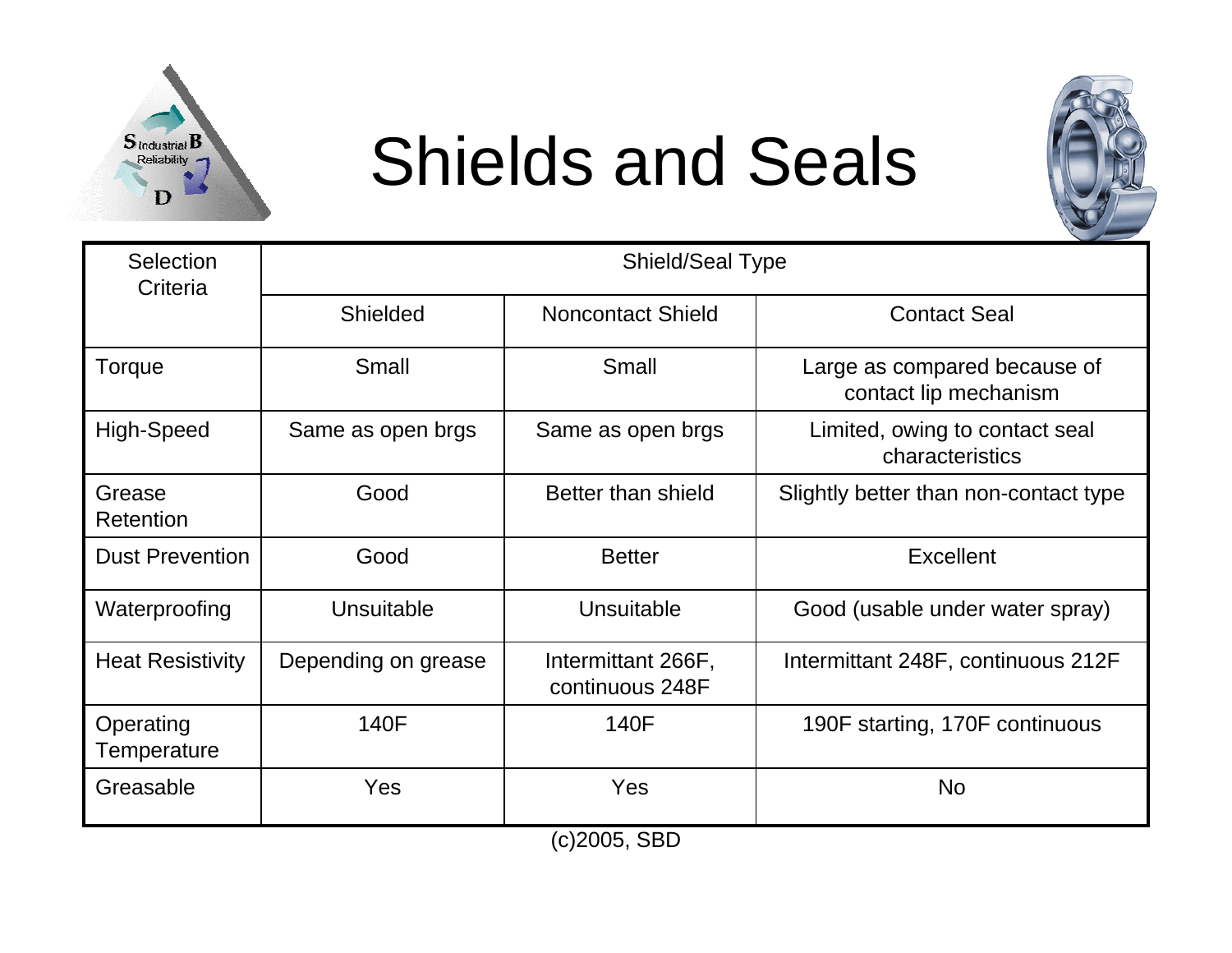

### Bearing Housing



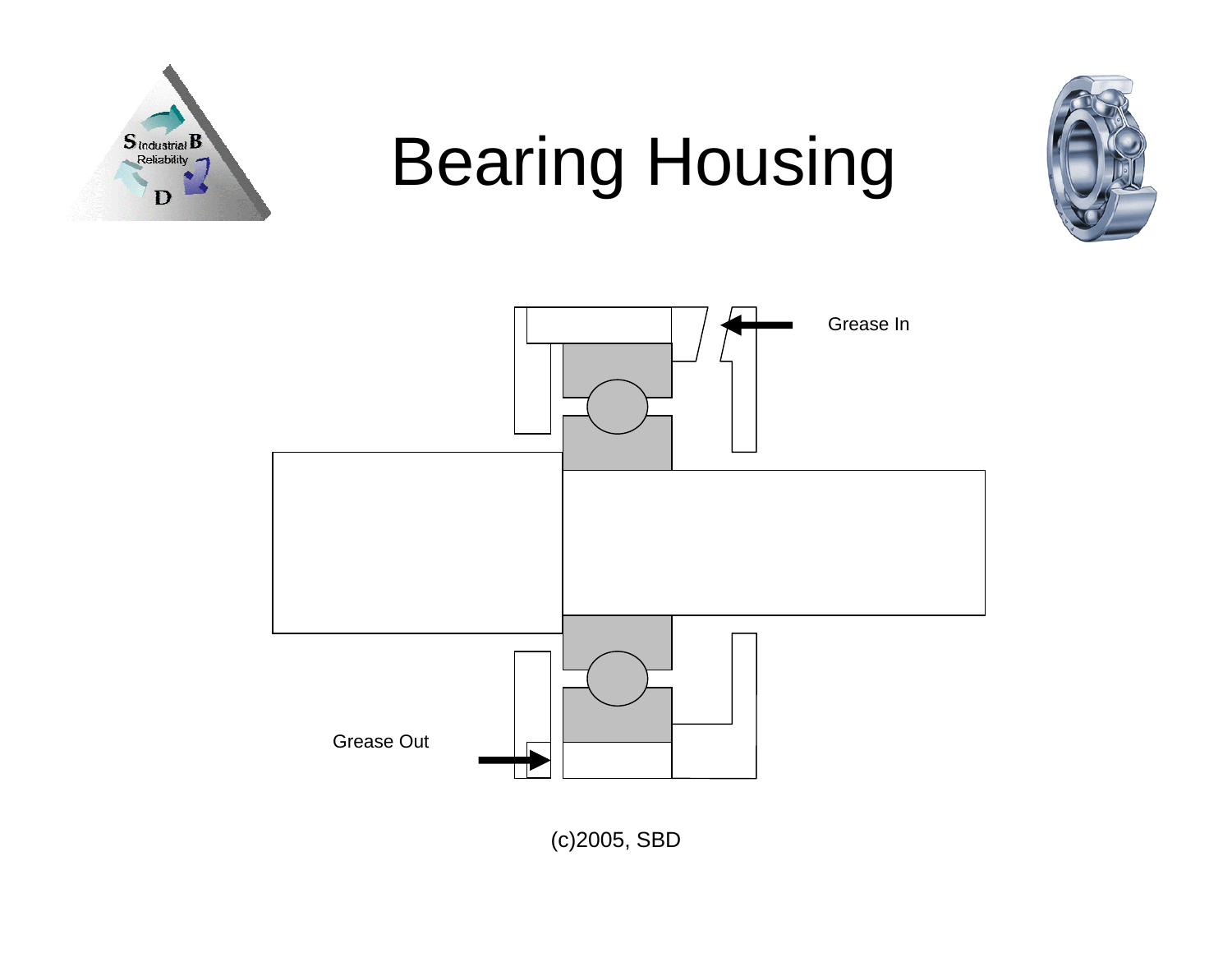

### Grease Classification



- Group I General Purpose: Greases that are expected to give proper lubrication to bearings whose temperatures vary from -40 to 250F
- Group II High Temperature Greases: Greases that are expected to give proper lubrication to bearings whose operating temperatures vary from 0 to 300F
- Group III Medium Temperature Greases: Operating temps from 32 to 200F
- Group IV Low Temperature Greases: Operating temps from -67 to 225F
- Group V Extreme High Temperature Greases: Operating temps up to 450F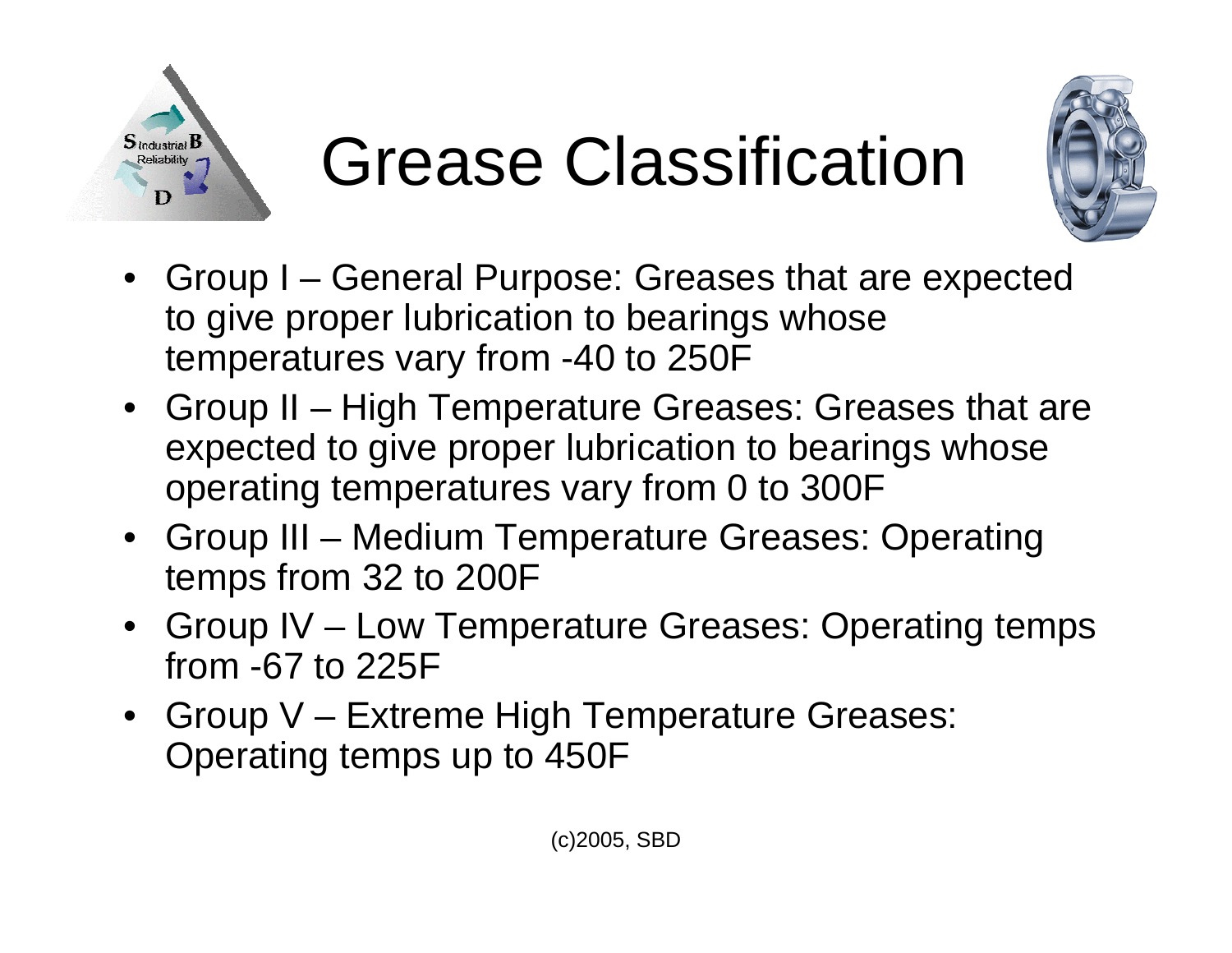

#### Grease Base Temps



| <b>Base</b>                 | Lower (F) | Upper (F) |  |
|-----------------------------|-----------|-----------|--|
| <b>Lithium Base</b>         | $-22$     | 230       |  |
| <b>Lithium Complex</b>      | $-4$      | 284       |  |
| <b>Sodium Base</b>          | $-22$     | 176       |  |
| <b>Sodium Complex</b>       | $-4$      | 284       |  |
| <b>Calcium Base</b>         | 14        | 140       |  |
| <b>Calcium Complex</b>      | $-4$      | 266       |  |
| <b>Barium Complex</b>       | $-4$      | 266       |  |
| <b>Aluminum Complex</b>     | $-22$     | 230       |  |
| <b>Inorganic Thickeners</b> | $-22$     | 266       |  |
| Polyurea                    | $-22$     | 284       |  |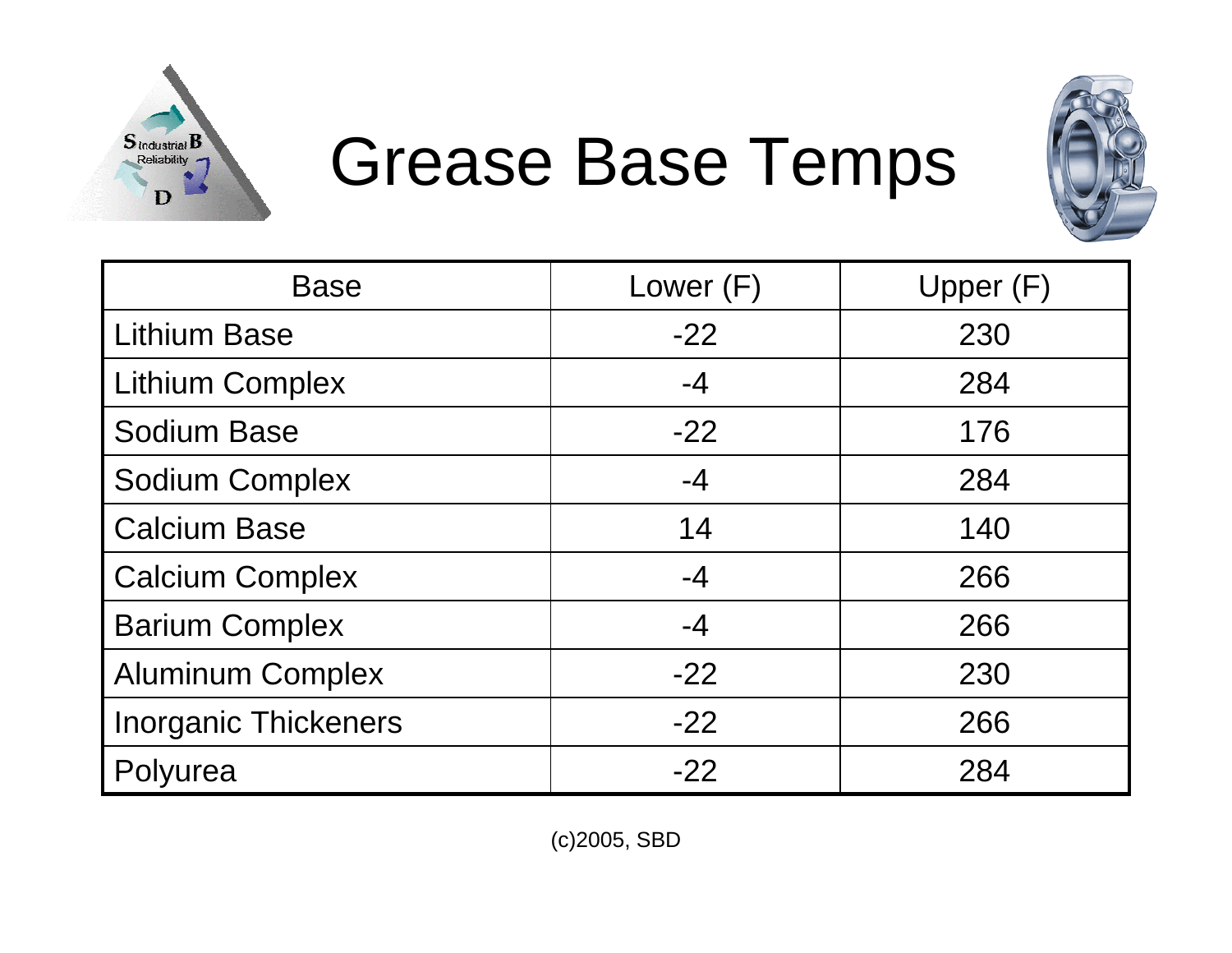

| Compatibility      | Α<br>u<br>m<br>Т<br>n<br>u<br>m<br>C<br>0<br>m<br>р<br>e<br>X | B<br>a<br>r<br>i<br>u<br>m | C<br>a<br>L<br>C<br>i.<br>u<br>m | C<br>a<br>I<br>C<br>i<br>u<br>m<br>1<br>$\overline{2}$<br>$\overline{a}$<br>$\mathsf{H}$<br>У<br>d<br>r<br>$\circ$<br>X<br>У | $\mathsf{C}$<br>a<br>L<br>C<br>i.<br>u<br>ml<br>$\mathsf C$<br>o<br>m<br>р<br>L<br>e<br>X | C<br>L<br>a<br>y | L<br>i.<br>t<br>h<br>i.<br>u<br>m | i<br>t<br>h<br>i<br>u<br>m<br>1<br>$\overline{2}$<br>$\overline{\phantom{a}}$<br>$\mathsf{H}$<br>у<br>$\sf d$<br>r<br>$\Omega$<br>X<br>У | L<br>İ.<br>t<br>h<br>i.<br>u<br>m<br>$\mathsf{C}$<br>o<br>m<br>p<br>L<br>e<br>X | Polyurea |
|--------------------|---------------------------------------------------------------|----------------------------|----------------------------------|------------------------------------------------------------------------------------------------------------------------------|-------------------------------------------------------------------------------------------|------------------|-----------------------------------|------------------------------------------------------------------------------------------------------------------------------------------|---------------------------------------------------------------------------------|----------|
| Aluminum Complex   | X                                                             | п                          | ı                                | C                                                                                                                            | I                                                                                         | ı                | ı                                 | п                                                                                                                                        | C                                                                               | I        |
| <b>Barium</b>      | ı                                                             | X                          | ı                                | $\mathbf{C}$                                                                                                                 | I                                                                                         | ı                | I                                 | I                                                                                                                                        | L                                                                               | I        |
| Calcium            | ı                                                             | L                          | $\mathbf{x}$                     | $\mathbf{C}$                                                                                                                 | I                                                                                         | C                | C                                 | $\mathbf B$                                                                                                                              | C                                                                               | ı        |
| Calcium 12-Hydroxy | C                                                             | C                          | C                                | $\mathbf{x}$                                                                                                                 | B                                                                                         | C                | C                                 | C                                                                                                                                        | C                                                                               | ı        |
| Calcium Complex    | ı                                                             | ı                          | ı                                | B                                                                                                                            | X                                                                                         | ı                | ı                                 | п                                                                                                                                        | C                                                                               | C        |
| Clay               | ı                                                             | ı                          | C                                | C                                                                                                                            | I                                                                                         | χ                | ı                                 | L                                                                                                                                        | L                                                                               | ı        |
| Lithium            | ı                                                             | L                          | C                                | $\mathbf c$                                                                                                                  | L                                                                                         | ı                | X                                 | C                                                                                                                                        | C                                                                               | ı        |
| Lithium 12-Hydroxy | ı                                                             | L                          | B                                | C                                                                                                                            | I                                                                                         | L                | C                                 | $\boldsymbol{\mathsf{X}}$                                                                                                                | C                                                                               | ı        |
| Lithium Complex    | C                                                             | ı                          | C                                | C                                                                                                                            | C                                                                                         | ı                | C                                 | C                                                                                                                                        | X                                                                               | ı        |
| Polyurea           | L                                                             | L                          | ı                                | ı                                                                                                                            | C                                                                                         | ı                | ı                                 | L                                                                                                                                        | L                                                                               | X        |



I = Incompatible

 $C =$  Compatible

B = Borderline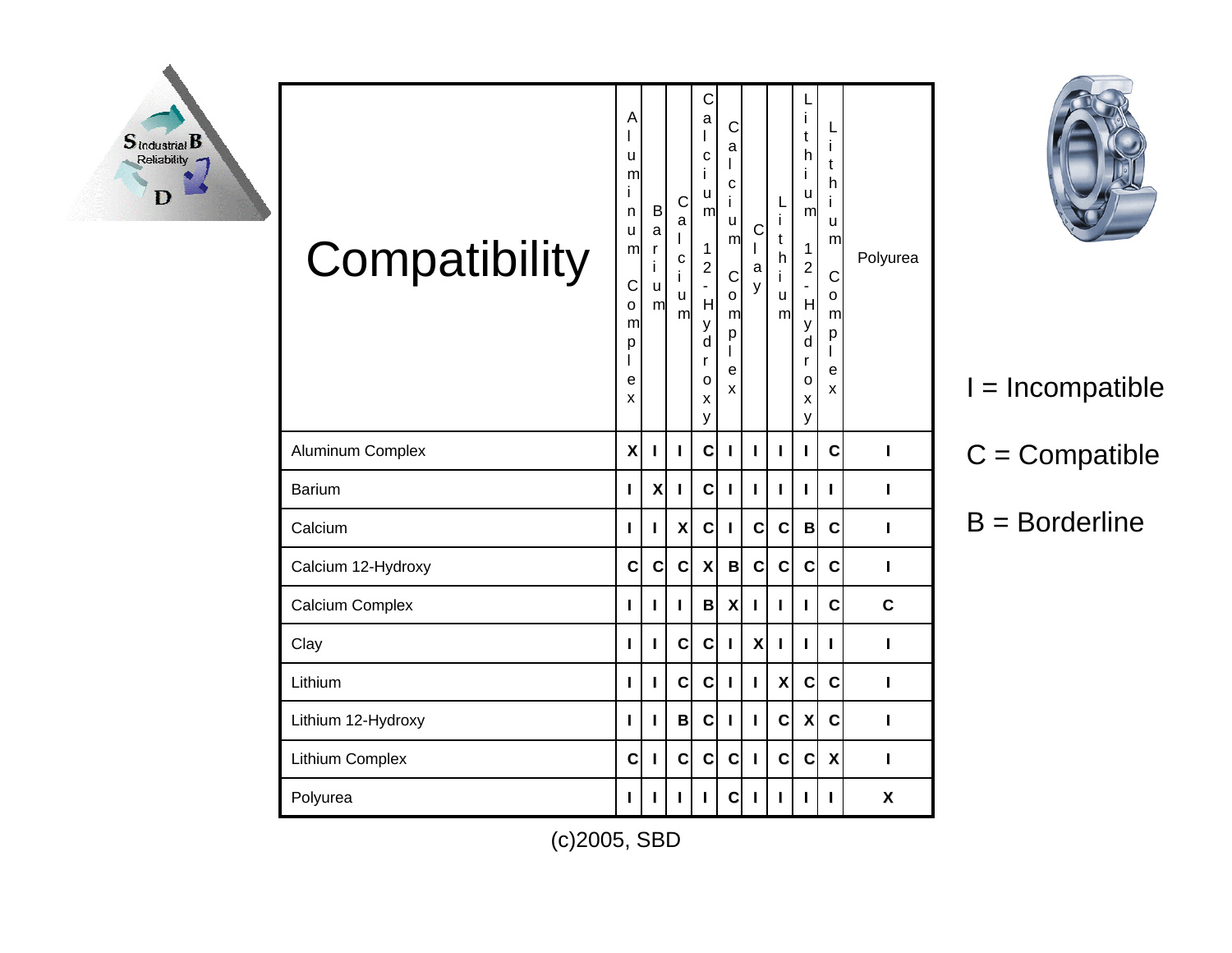

### Greasing Table



| <b>Bearing No</b> | <b>Amount</b><br>(cubic inches) | <b>Equivalent</b><br><b>Teaspoons</b> | <b>Bearing No</b> | <b>Amount</b><br>(cubic inches) | <b>Equivalent</b><br><b>Teaspoons</b> |
|-------------------|---------------------------------|---------------------------------------|-------------------|---------------------------------|---------------------------------------|
| 203               | 0.15                            | 0.5                                   | 219               | 2.8                             | 7.2                                   |
| 205               | 0.27                            | 0.9                                   | 222               | 3                               | 10                                    |
| 206               | 0.34                            | 1.1                                   | 307               | 0.53                            | 1.8                                   |
| 207               | 0.43                            | 1.4                                   | 308               | 0.66                            | 2.2                                   |
| 208               | 0.52                            | 1.7                                   | 309               | 0.81                            | 2.7                                   |
| 209               | 0.61                            | $\overline{2}$                        | 310               | 0.97                            | 3.2                                   |
| 210               | 0.72                            | 2.4                                   | 311               | 1.14                            | 3.8                                   |
| 212               | 0.95                            | 3.1                                   | 312               | 1.33                            | 4.4                                   |
| 213               | 1.07                            | 3.6                                   | 313               | 1.54                            | 5.1                                   |
| 216               | 1.49                            | 4.9                                   | 314               | 1.76                            | 5.9                                   |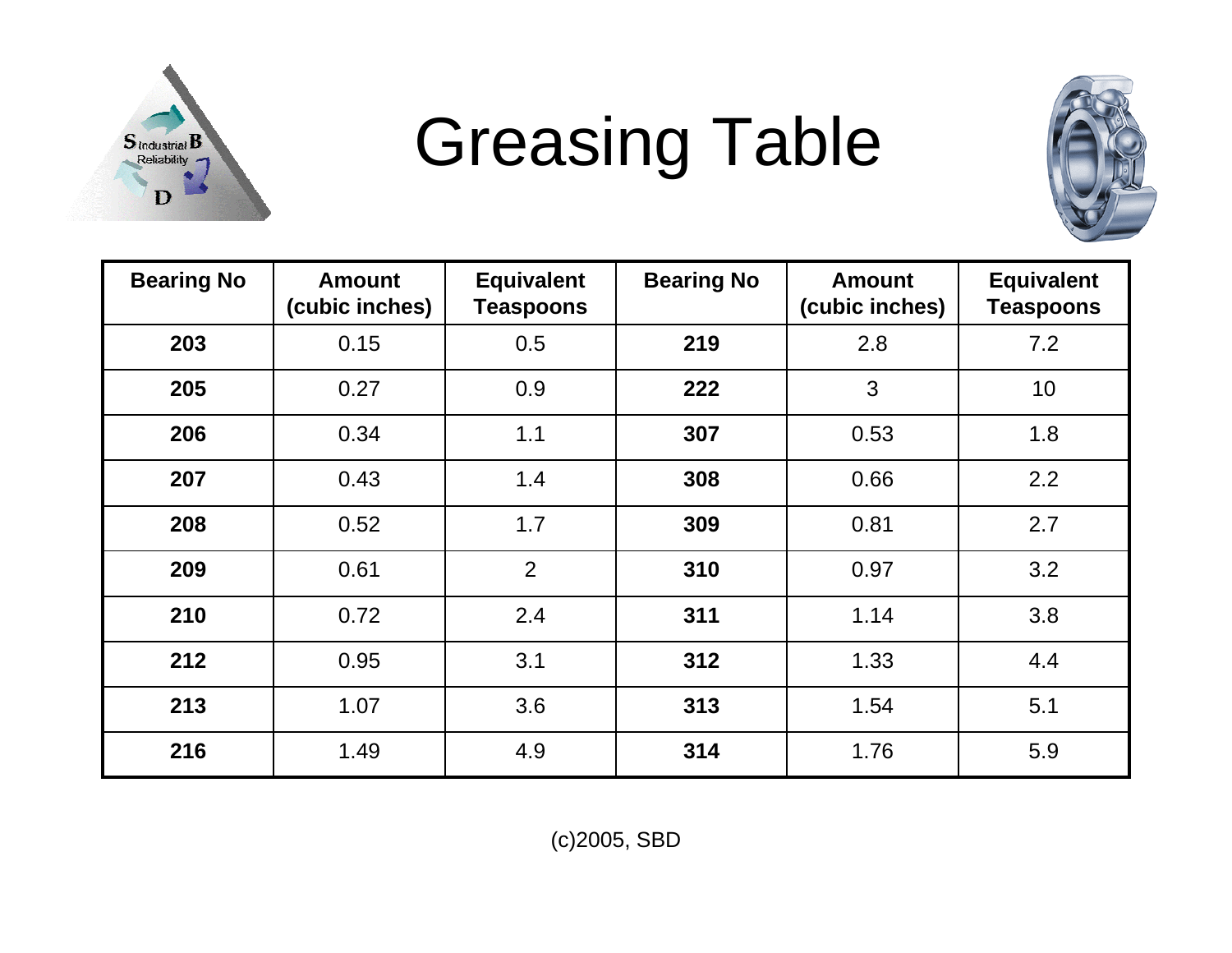

### Bearing Grease Fill



| <b>Brg Manufacturer</b> | Double Shield, % | Open or Single, % | Housing Cavity, %                |
|-------------------------|------------------|-------------------|----------------------------------|
| Fafnir                  | $25 - 50$        | 100               | 33                               |
| <b>FAG</b>              | $30 - 40$        | $30 - 40$         | 100 < 0.2; 35% > 0.2 speed ratio |
| <b>FIT</b>              | $15 - 20$        |                   |                                  |
| Gen Brg Corp            | 30               | 30                |                                  |
| <b>IKO</b>              | 50               | 50                |                                  |
| <b>INA</b>              | 20-80            | 20-80             |                                  |
| <b>KBC</b>              | 12.5-25          |                   |                                  |
| Koyo                    | $30 - 50$        | 100               |                                  |
| <b>McGill</b>           | $50$             | $50$              | 100                              |
| <b>MRC</b>              | 30               | 80-90             | 50                               |
| <b>NACHI</b>            | 20-30            | $30 - 50$         | $33 - 50$                        |
| <b>NSK</b>              | 35               | $25 - 40$         | 50                               |
| <b>NTN</b>              | 30-35            | 30-35             | < 50                             |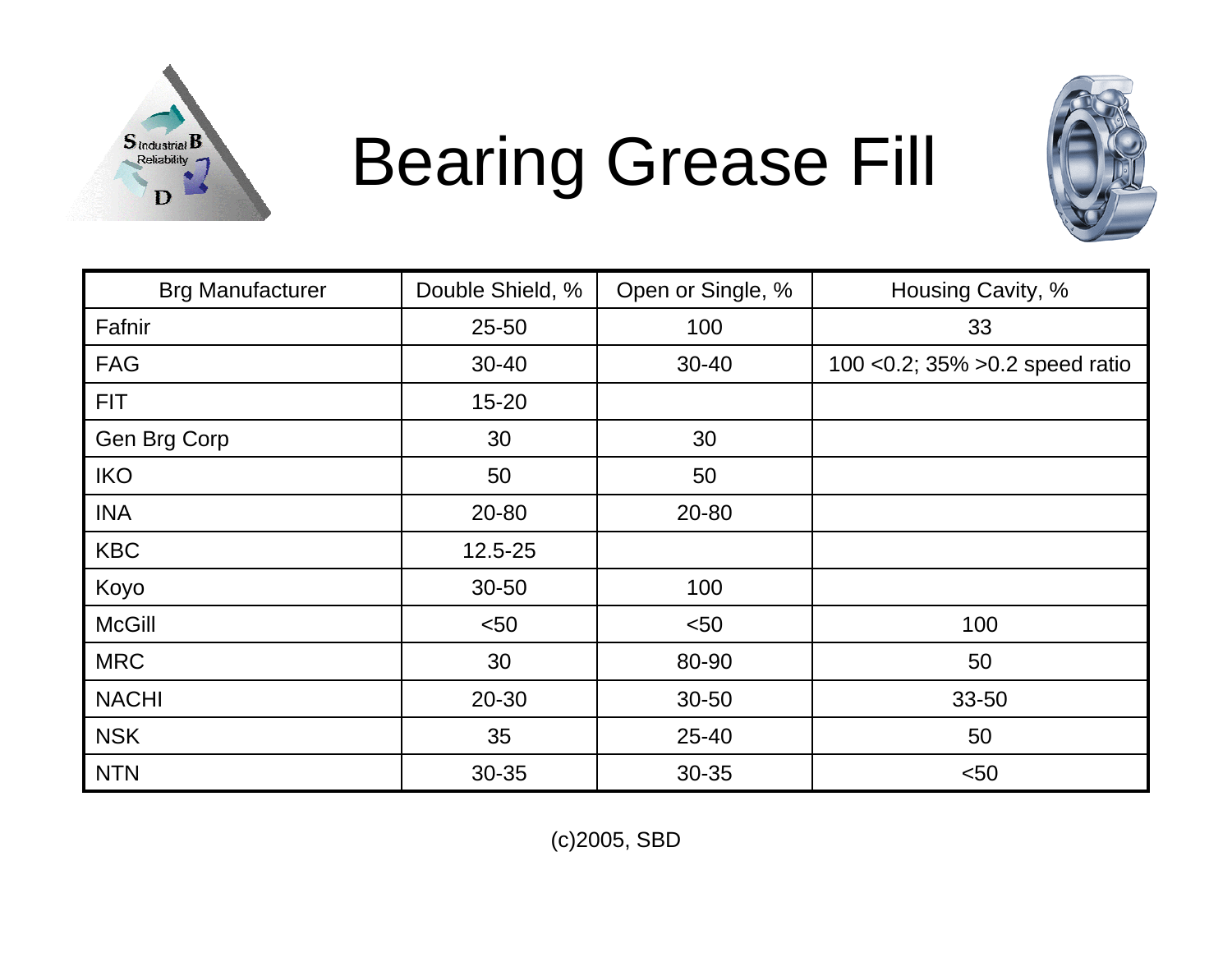

### Bearing Grease Fill



| <b>Brg Manufacturer</b> | Double Shield, % | Open or Single, % | Housing Cavity, % |
|-------------------------|------------------|-------------------|-------------------|
| <b>PEER</b>             | 33               |                   |                   |
| <b>SKF</b>              | $25 - 35$        | 100               | 33                |
| <b>SNR</b>              | 33               | $20 - 30$         |                   |
| <b>STEYR</b>            |                  | 100               |                   |
| ZVL-ZKL                 | 33-55            | 30                | 30                |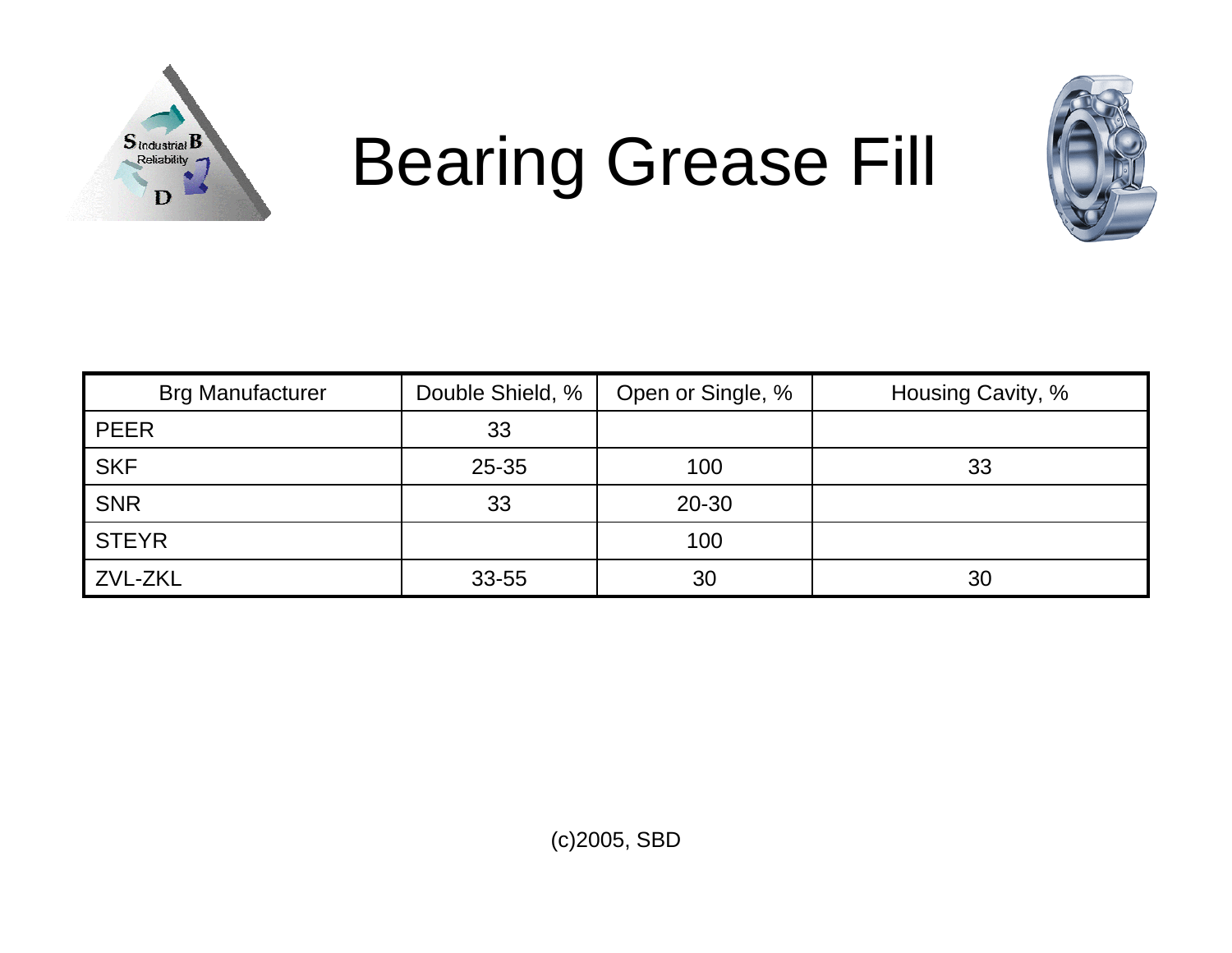

### Greasing Frequency



| <b>RPM</b>     | <b>Frame Range</b> | 2000 hrs/yr | 8000 hrs/yr |
|----------------|--------------------|-------------|-------------|
| 3600 (2-Pole)  | 284T-286T          | 6 months    | 2 months    |
|                | 324T-587U          | 4 months    | 2 months    |
| 1800 (4-Pole)  | 284T-326T          | 4 years     | 18 months   |
|                | 364T-365T          | 1 year      | 4 months    |
|                | 404T-449T          | 9 months    | 3 months    |
|                | 505U-587U          | 6 months    | 2 months    |
| 1200 and below | 284T-326T          | 4 years     | 18 months   |
|                | 364T-449T          | 1 year      | 4 months    |
|                | 505U-587U          | 9 months    | 3 months    |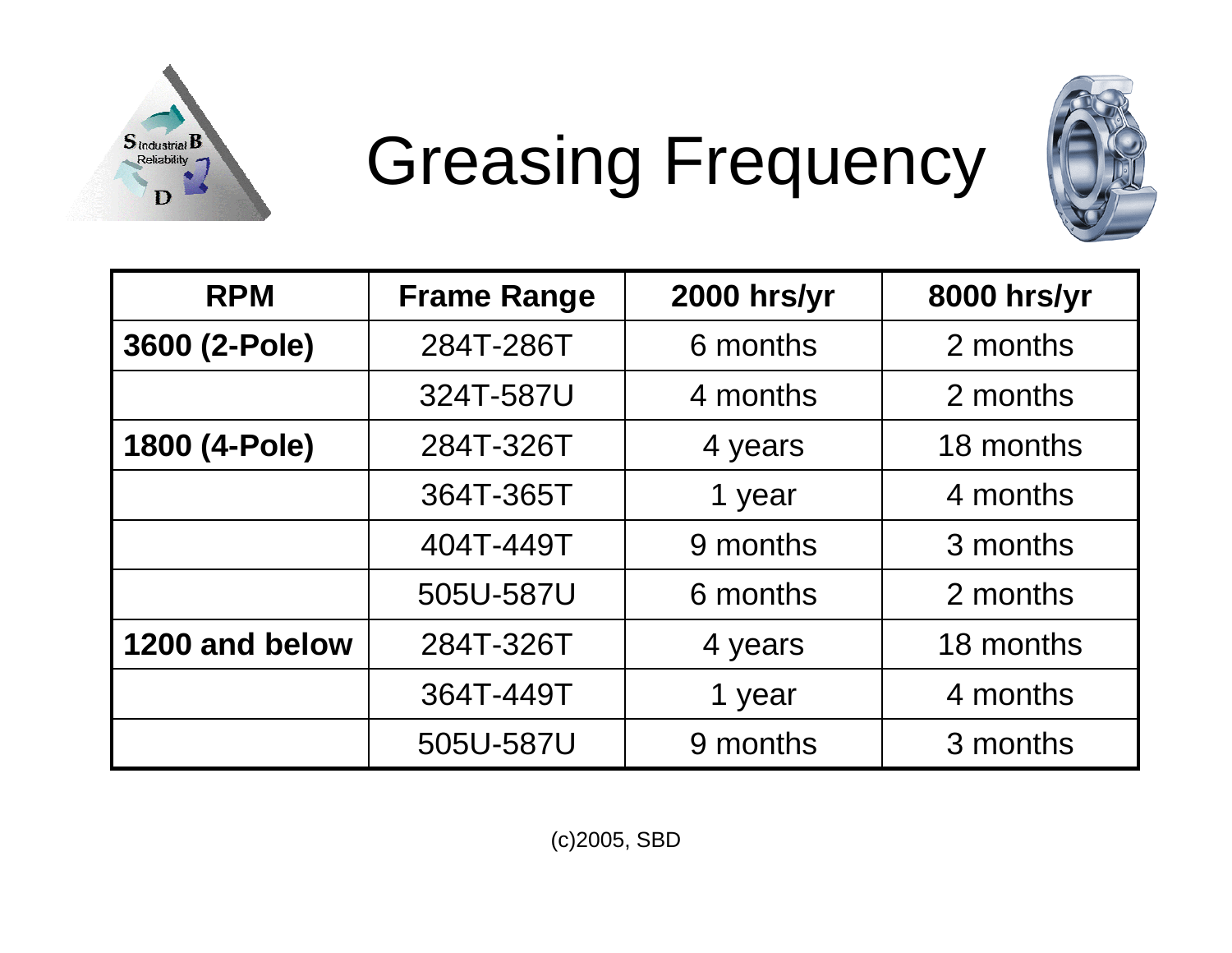

#### Thermal Considerations



- Regreasing doubled for every 15C increase in motor operating temp
- Shielded bearings will operate ~5C hotter than open bearings
- TEFC will have a normal rise that will not exceed 45C up to 1800RPM and 50C for 3600RPM if average winding temp does not exceed 80C
- Outer race temperature may be fairly close, depending on the influence of cooling air.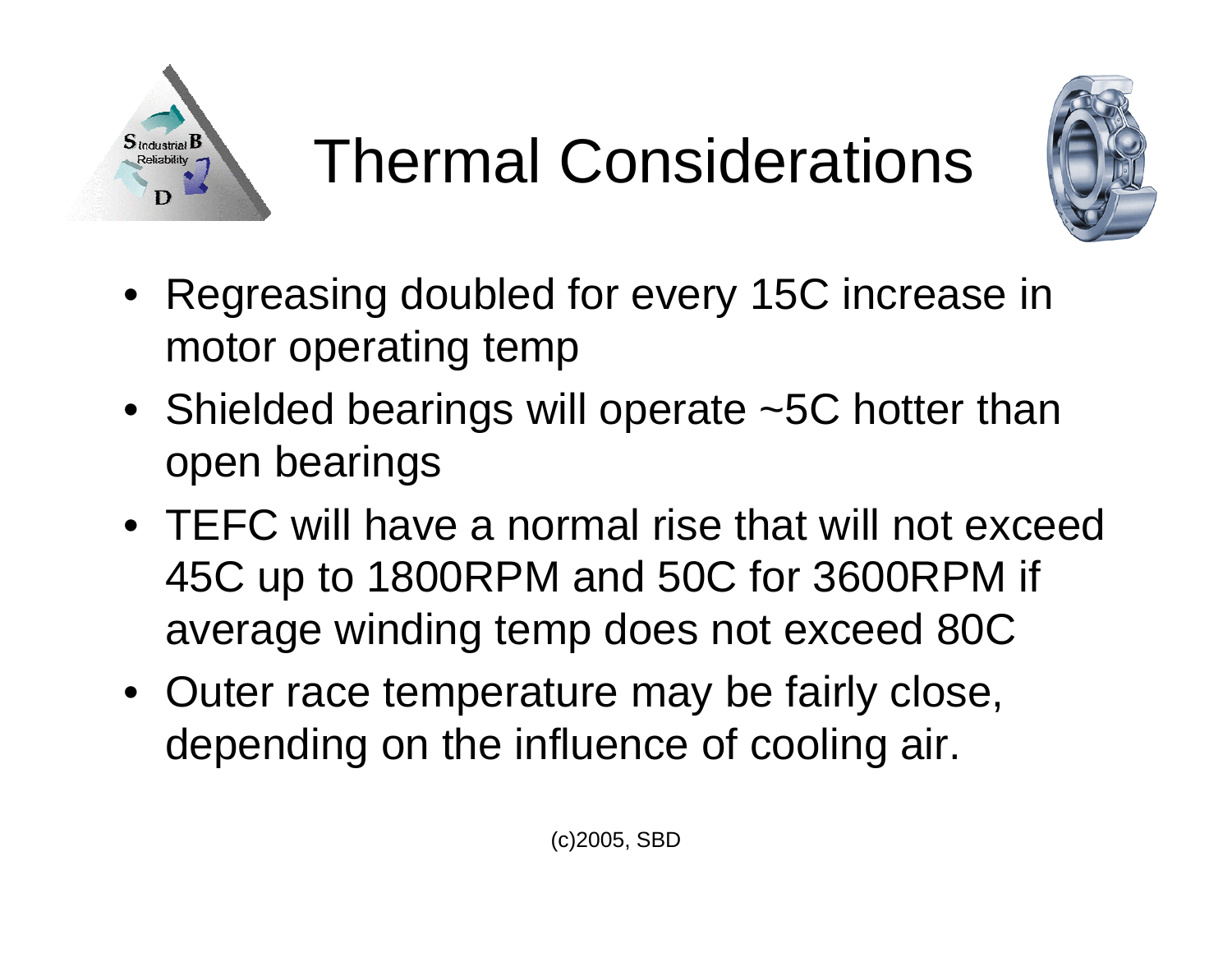

### Bearing Temp Trip Limits



|               | <b>Standard</b><br>Lubricants | Synthetic<br>Lubricants |
|---------------|-------------------------------|-------------------------|
| <b>Normal</b> | 80-90C                        | 110-115C                |
| Alarm         | 90-95C                        | 120-125C                |
| Shutdown      | 100-105C                      | 130-135C                |

For General Purpose Applications By RTD or Surface Temp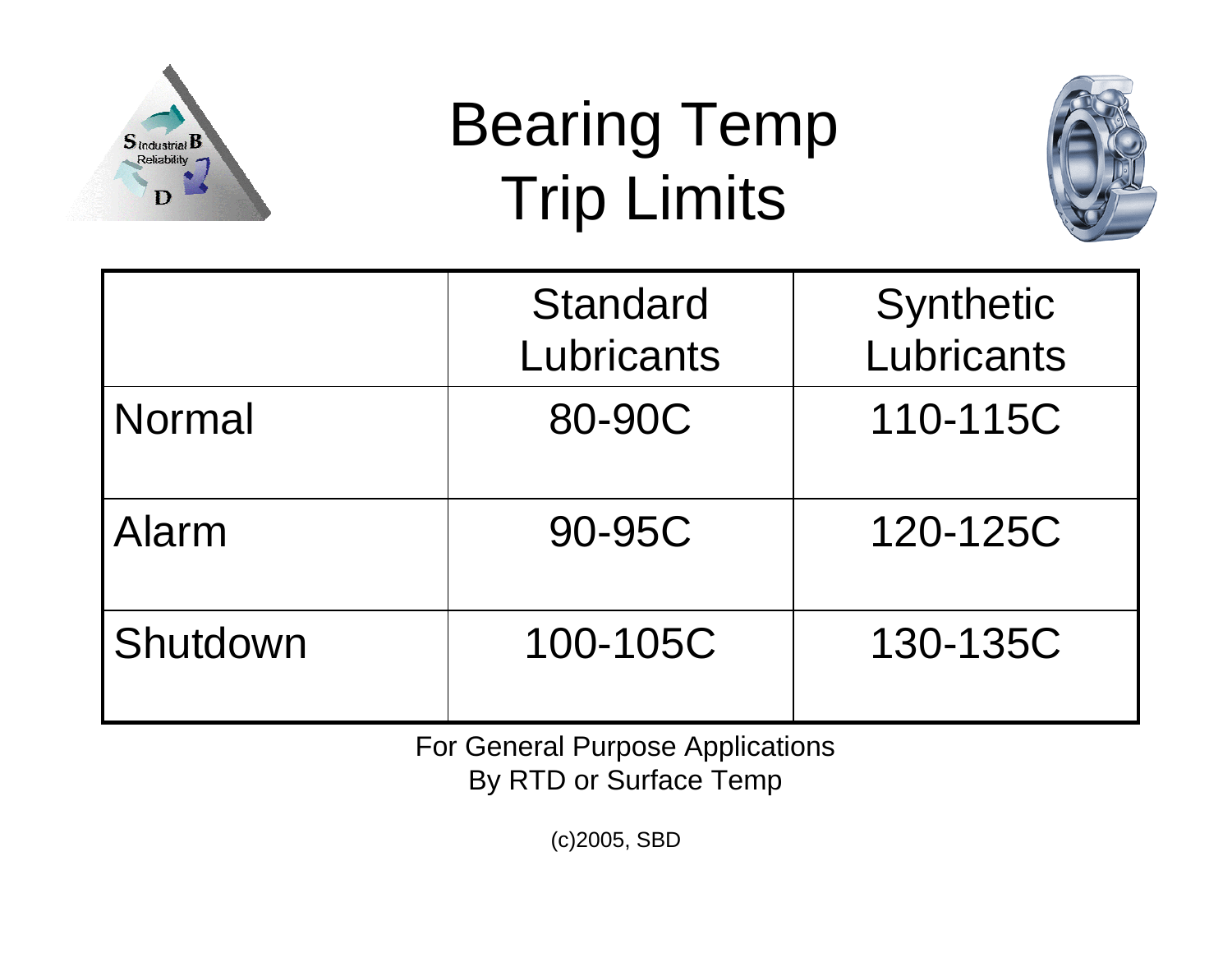

### Grease Guns: Manual and Electric

- 5,000-6,000 lbs pressure
	- Note: Bearings can only stand 500 lbs
- ~2 oz/100 strokes or 0.090 cubic inches per stroke (depends on manufacturer



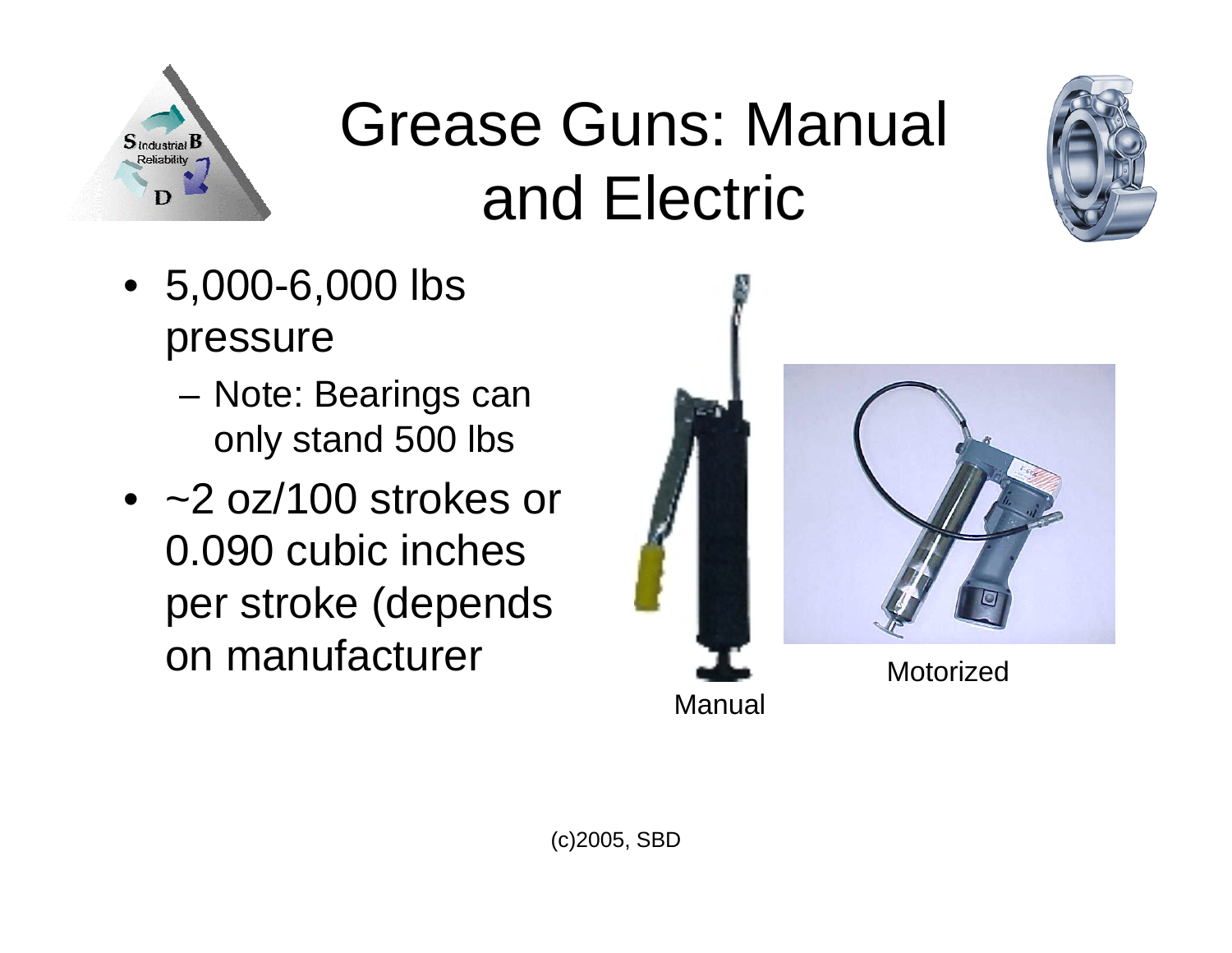

### Greasing **Considerations**



- Ensure the bearings are greaseable
- Ensure greases are compatible
- Lock Out/Tag Out Motor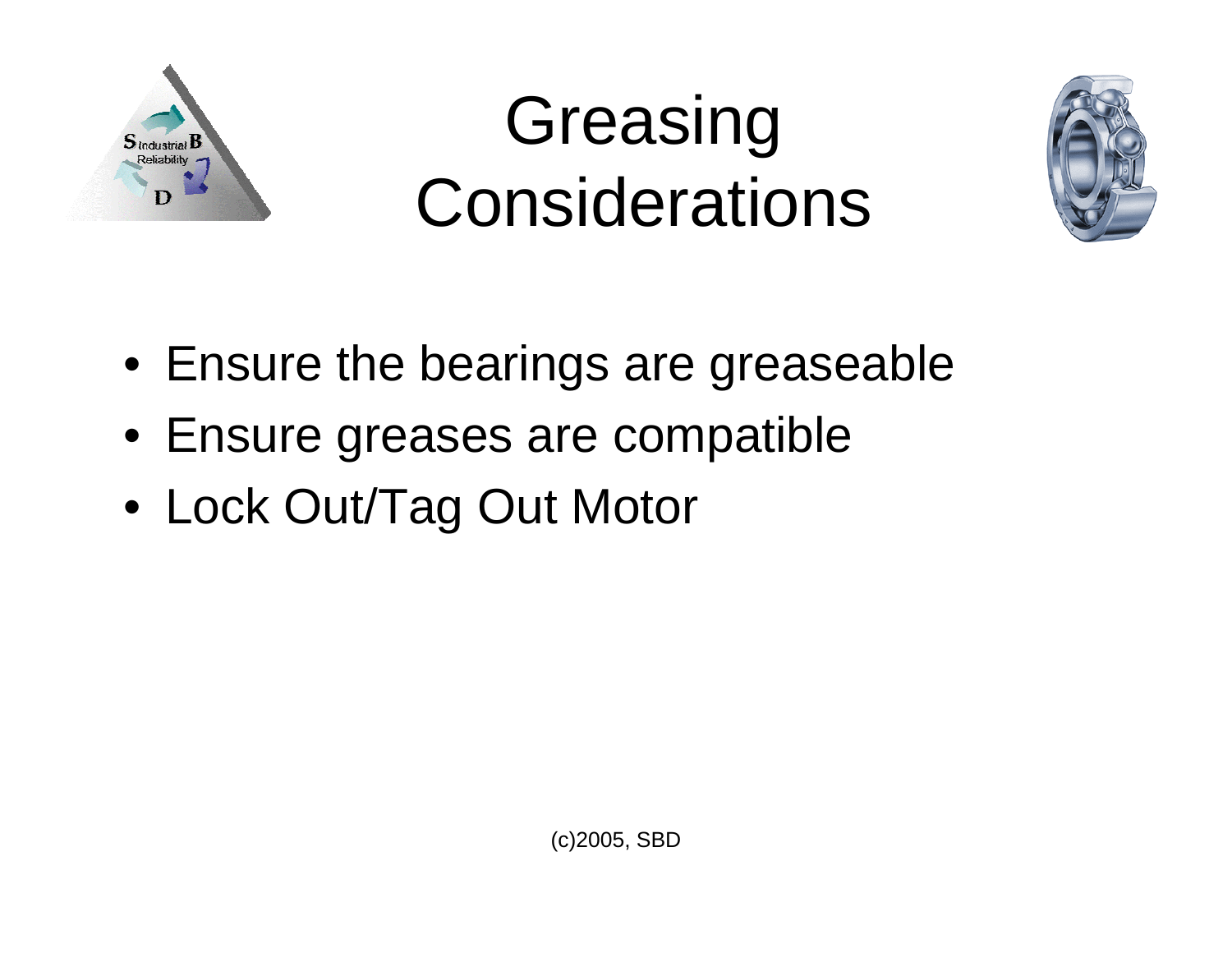

### Greasing Procedure



- 1. Wipe grease from pressure fitting and remove any dirt and debris
- 2. Remove the grease relief plug
- 3. Add Grease (see table)
- 4. Operate motor for 30 40 minutes with grease relief plug removed (some recommend up to 2 hours)
- 5. Re-install grease relief plug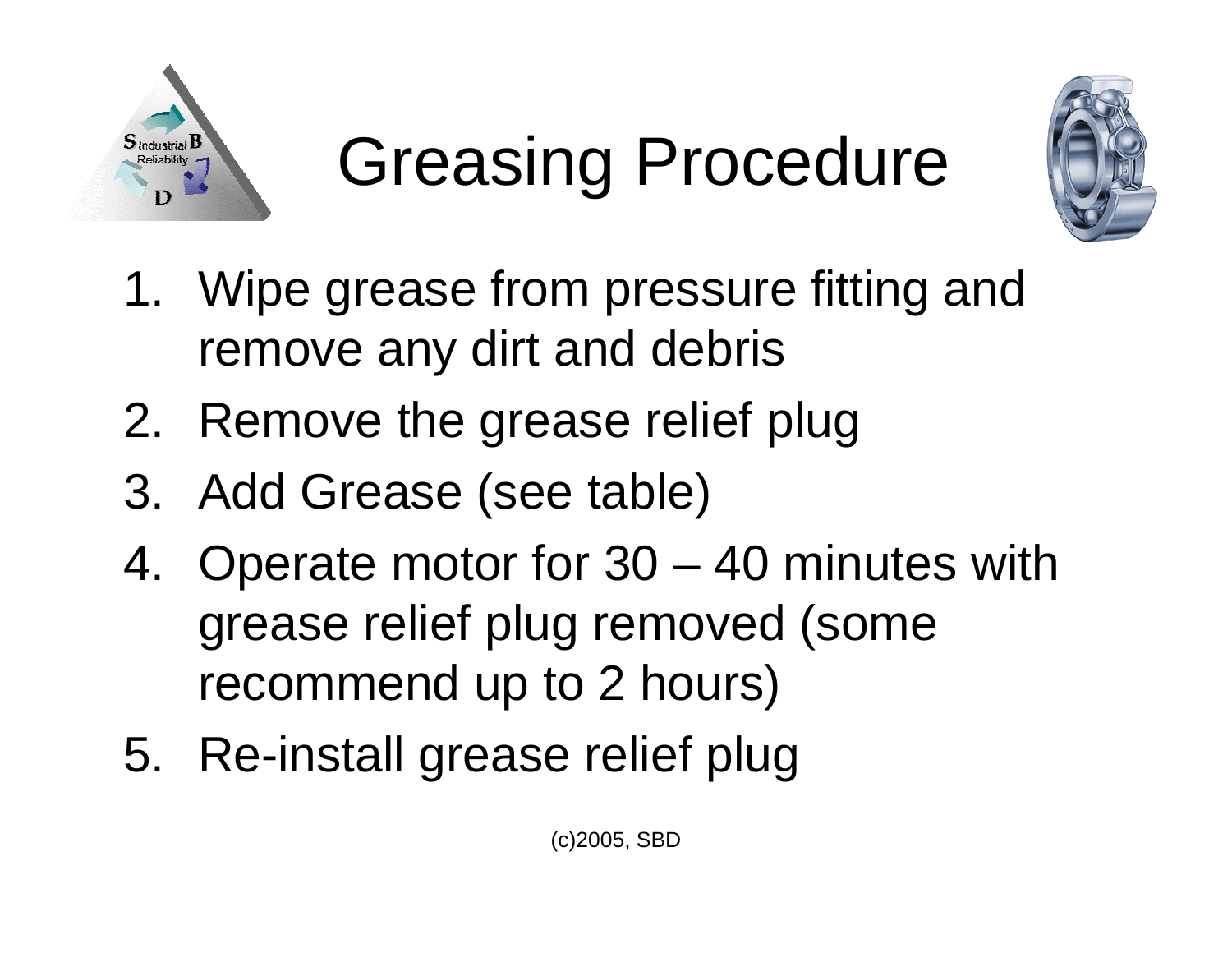

Why De-Energized?

- •Couetti Flow
- • Greater chance of forcing contamination
- Additional pressure
- •**Safety**
- Running?
	- You must decide
	- Understand Risk

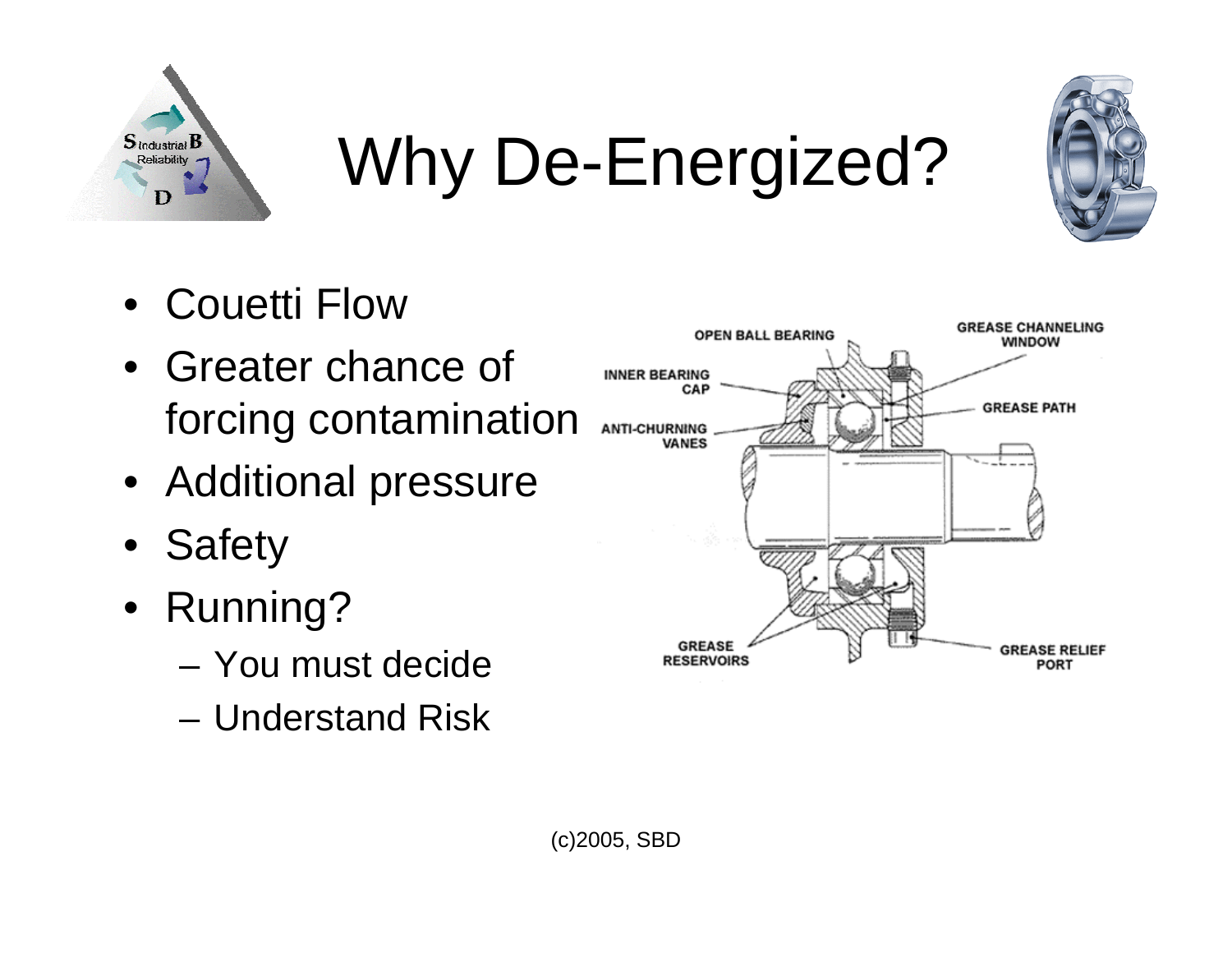



### Troubleshooting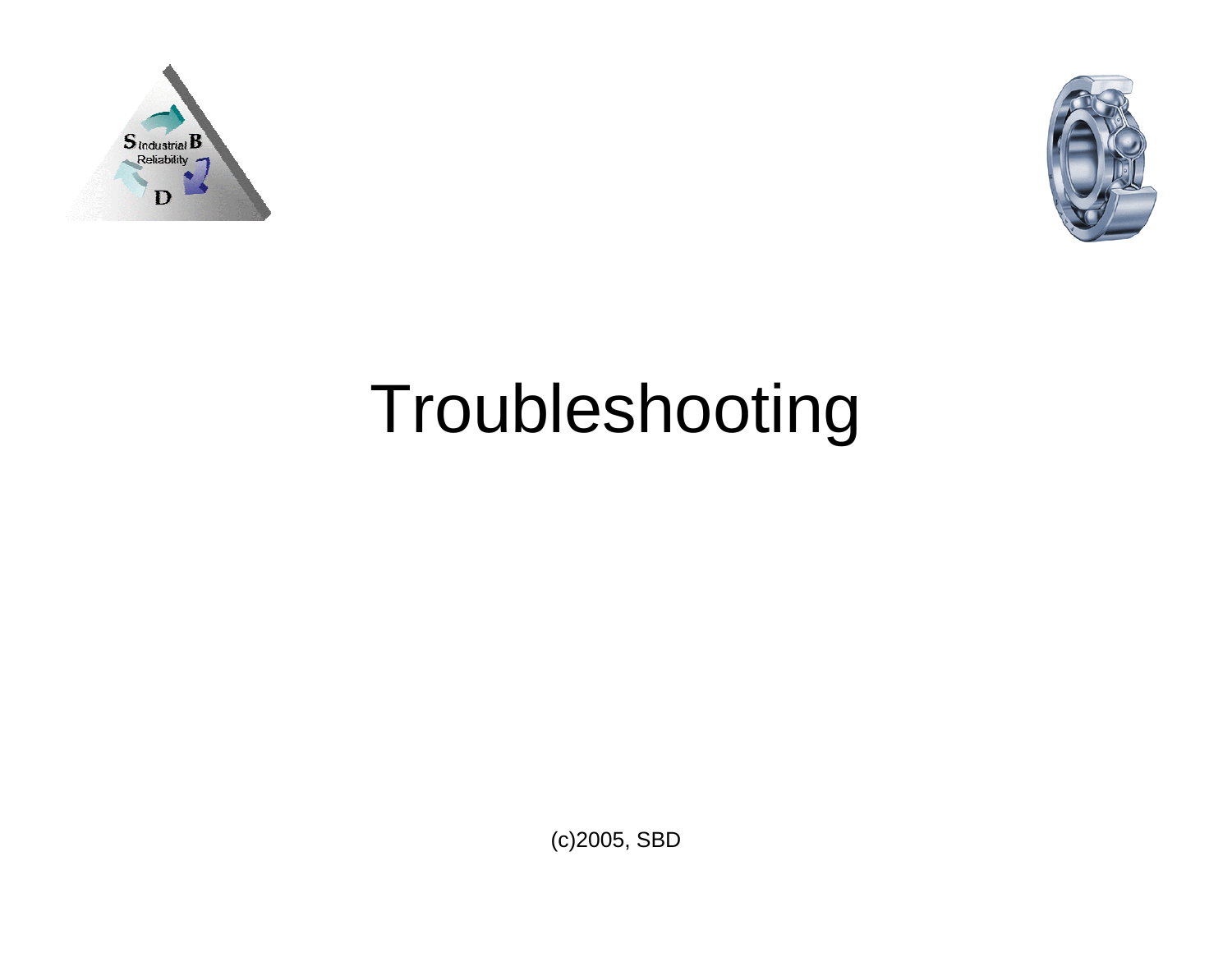

### Improper Lubrication



- Spalling
- $\bullet$ Too much/too little
- Additives and thickener
- Look like fatigue failure when too little

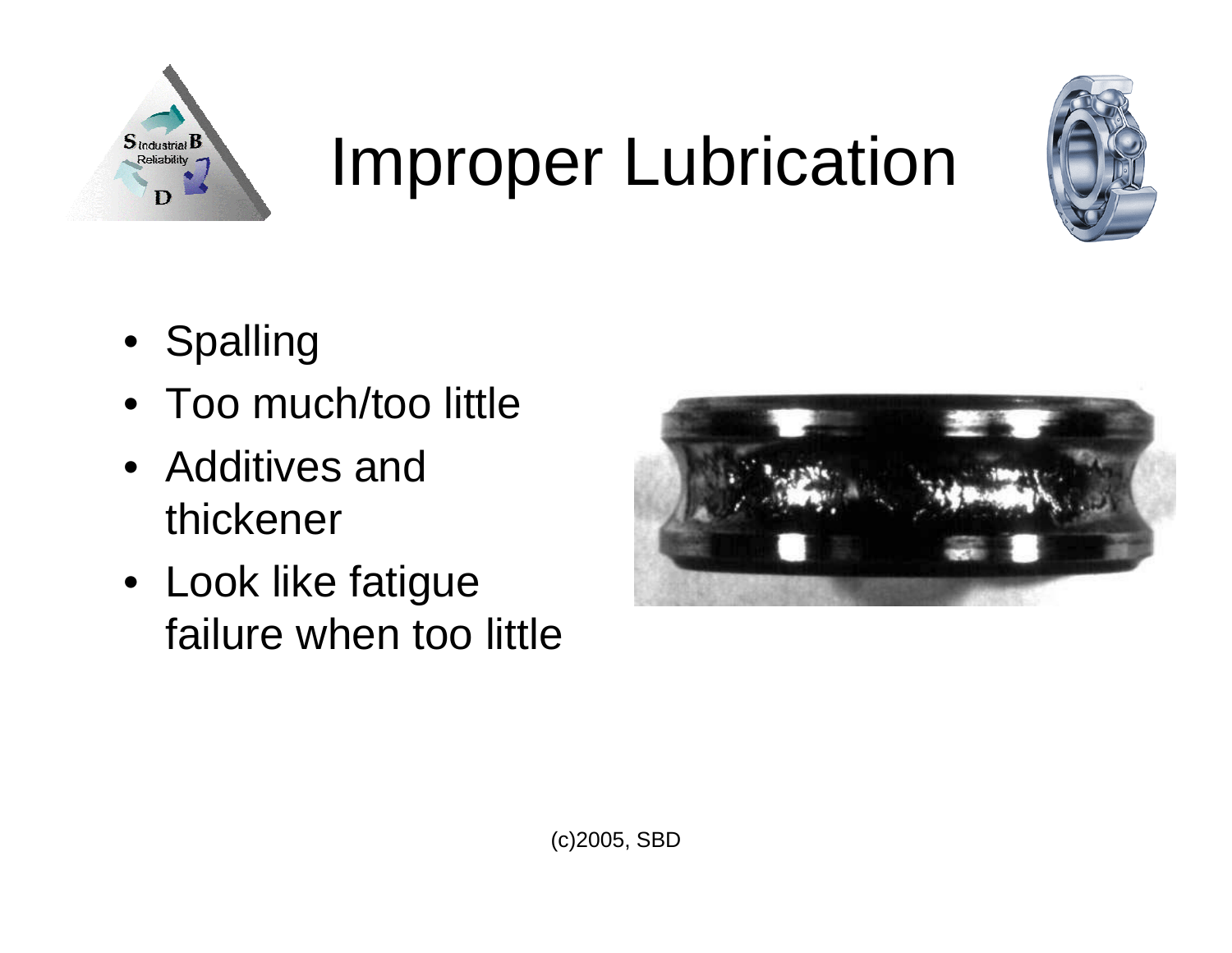

### Electrical Discharge



- Capacitive buildup and discharge
- Insulate one or both bearings (caution)
	- Insulated housing
	- Hybrid ceramic (races or balls)
- Why VFD's?



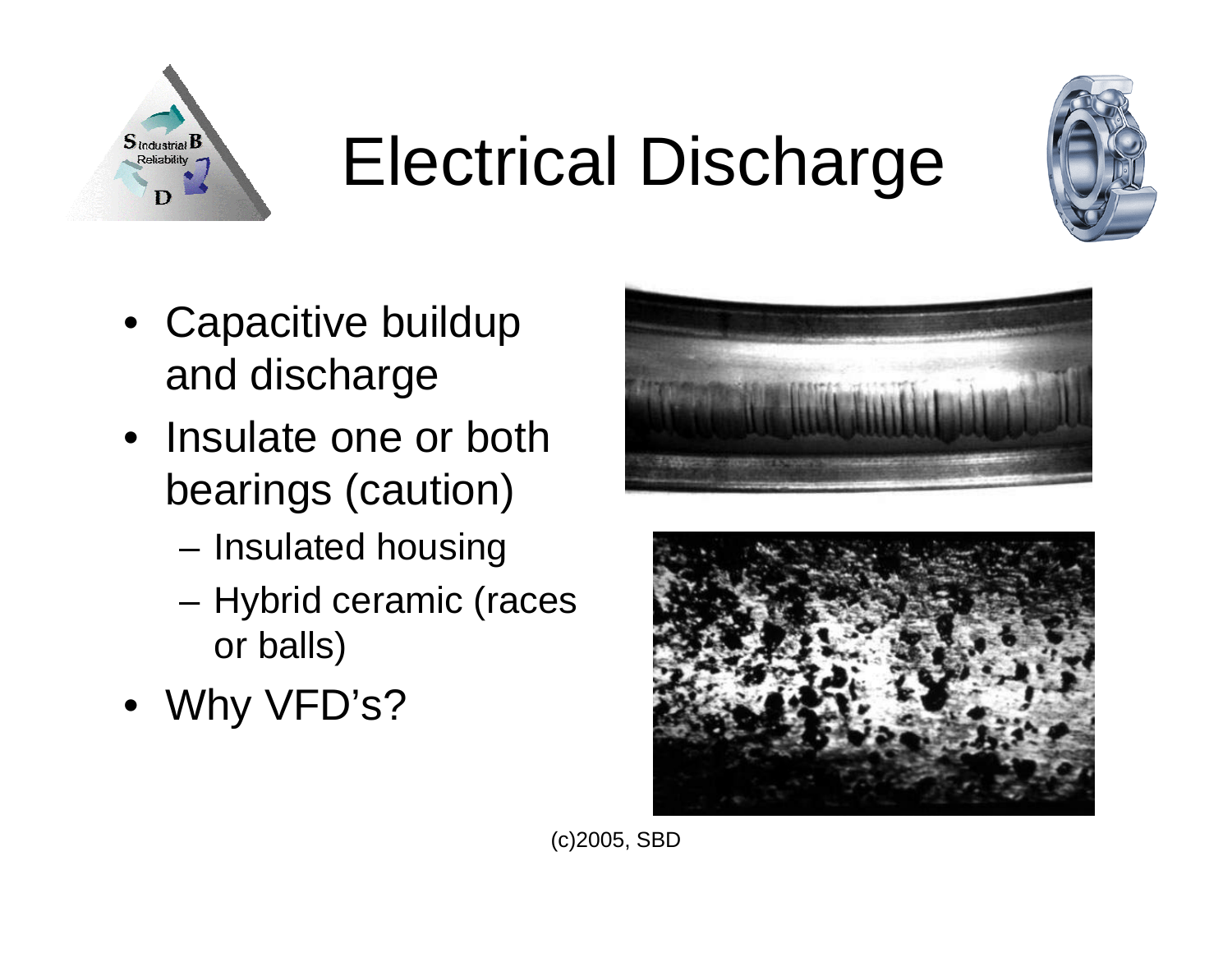

# Fatigue



- General wear and tear
- Age related
- Accelerated based upon:
	- Bearing fits
	- Lubrication
	- Operating temp
	- Other

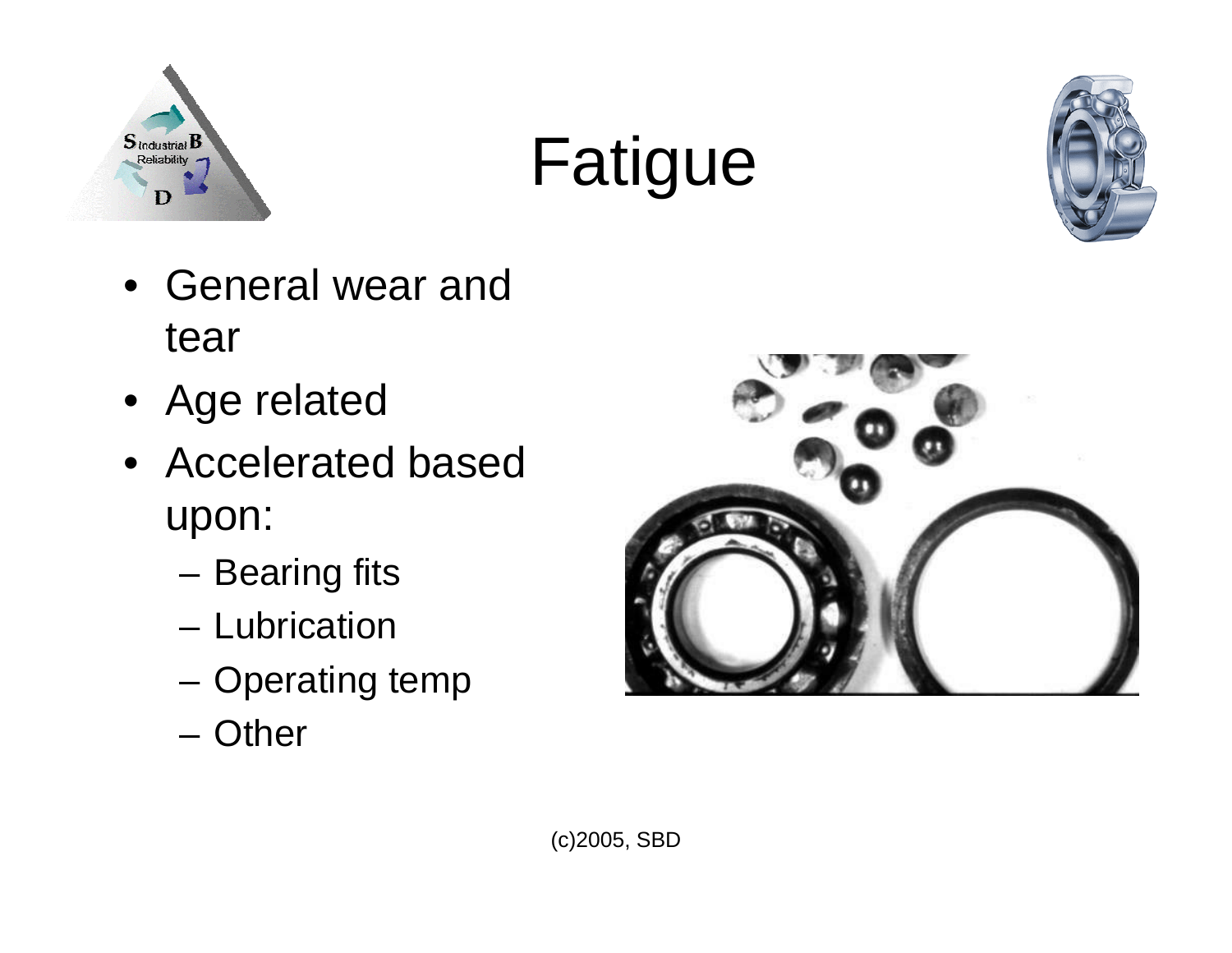

#### Loss of Clearance



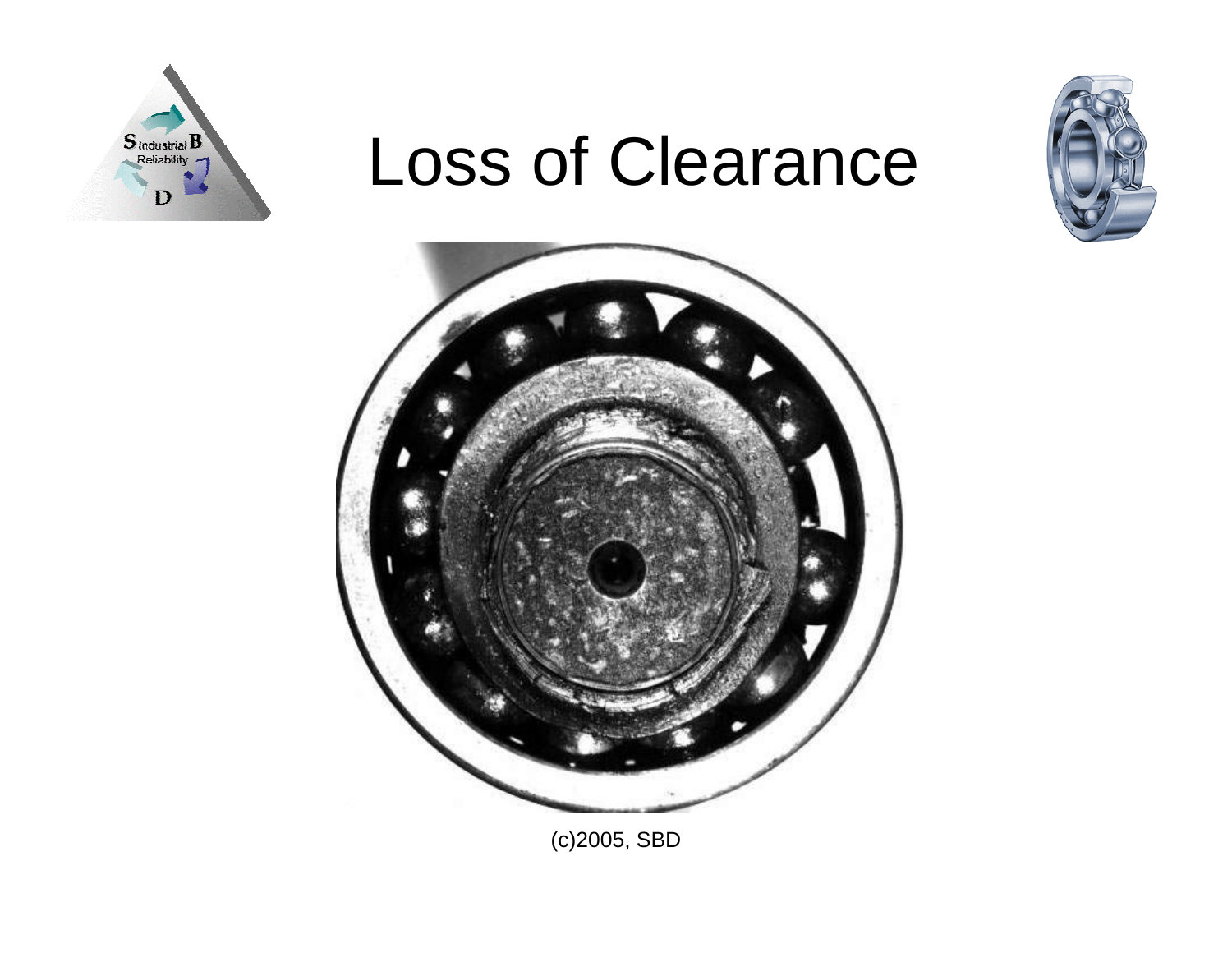

# Bearing Misalignment



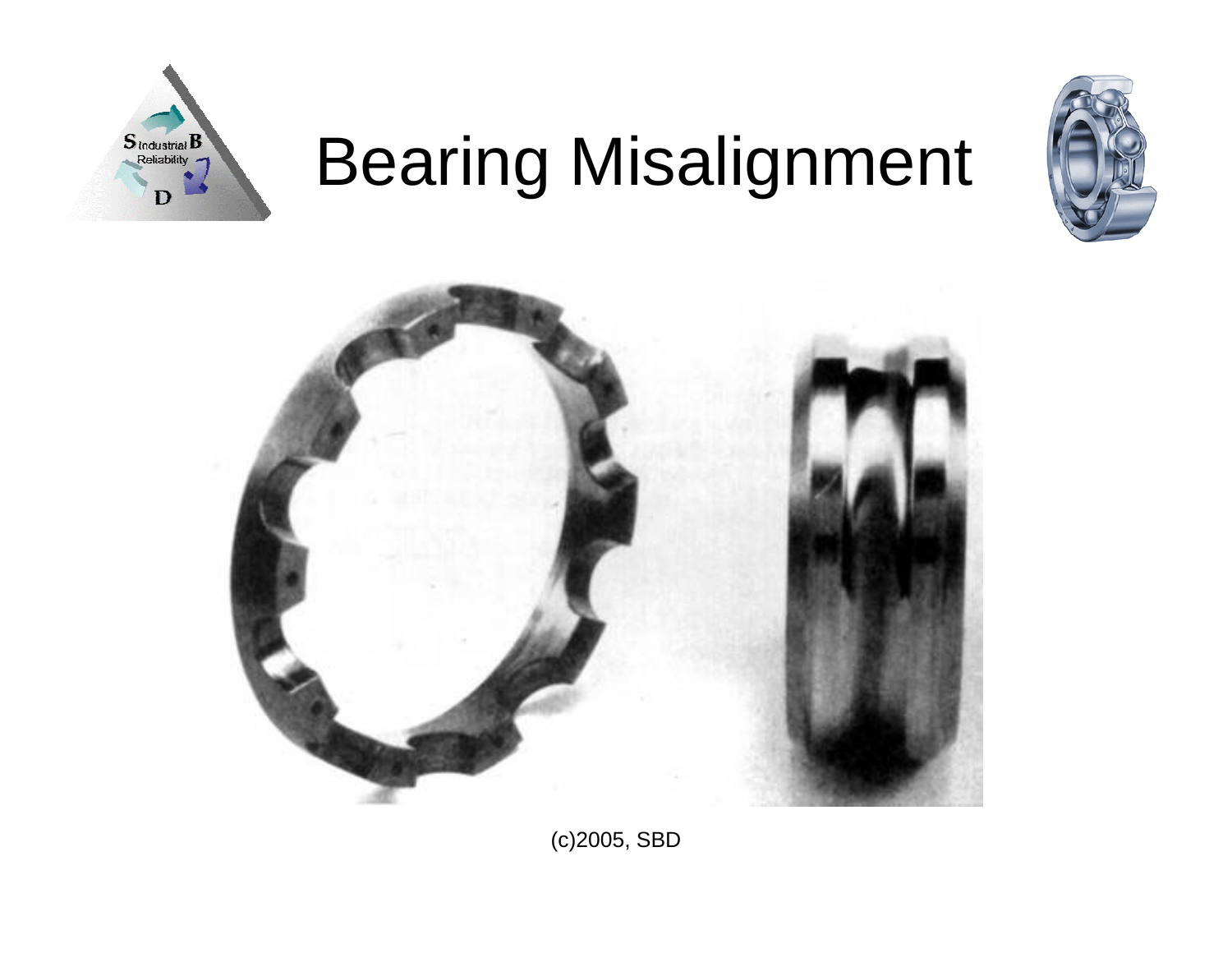

#### Contamination



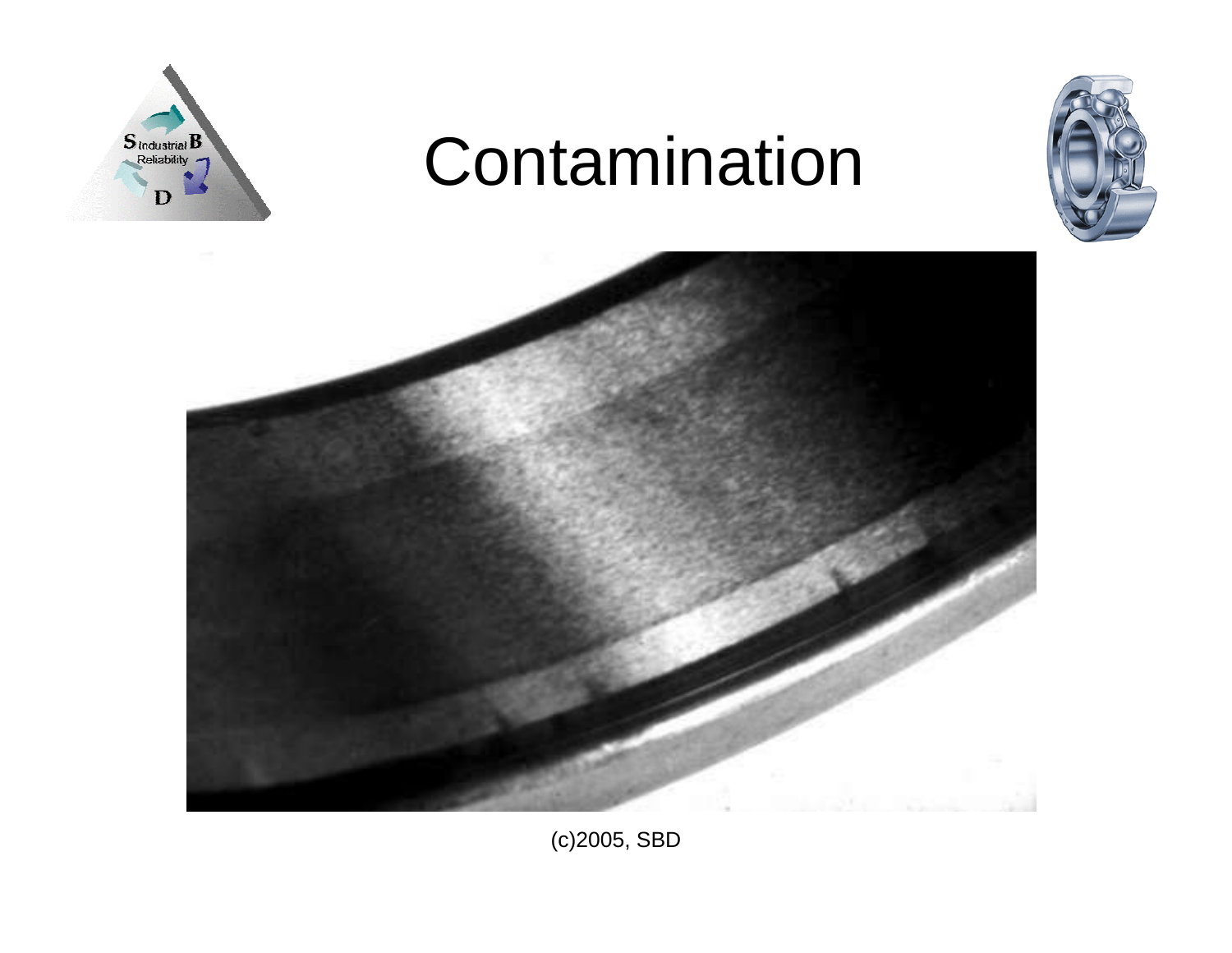

### Mounting Issues



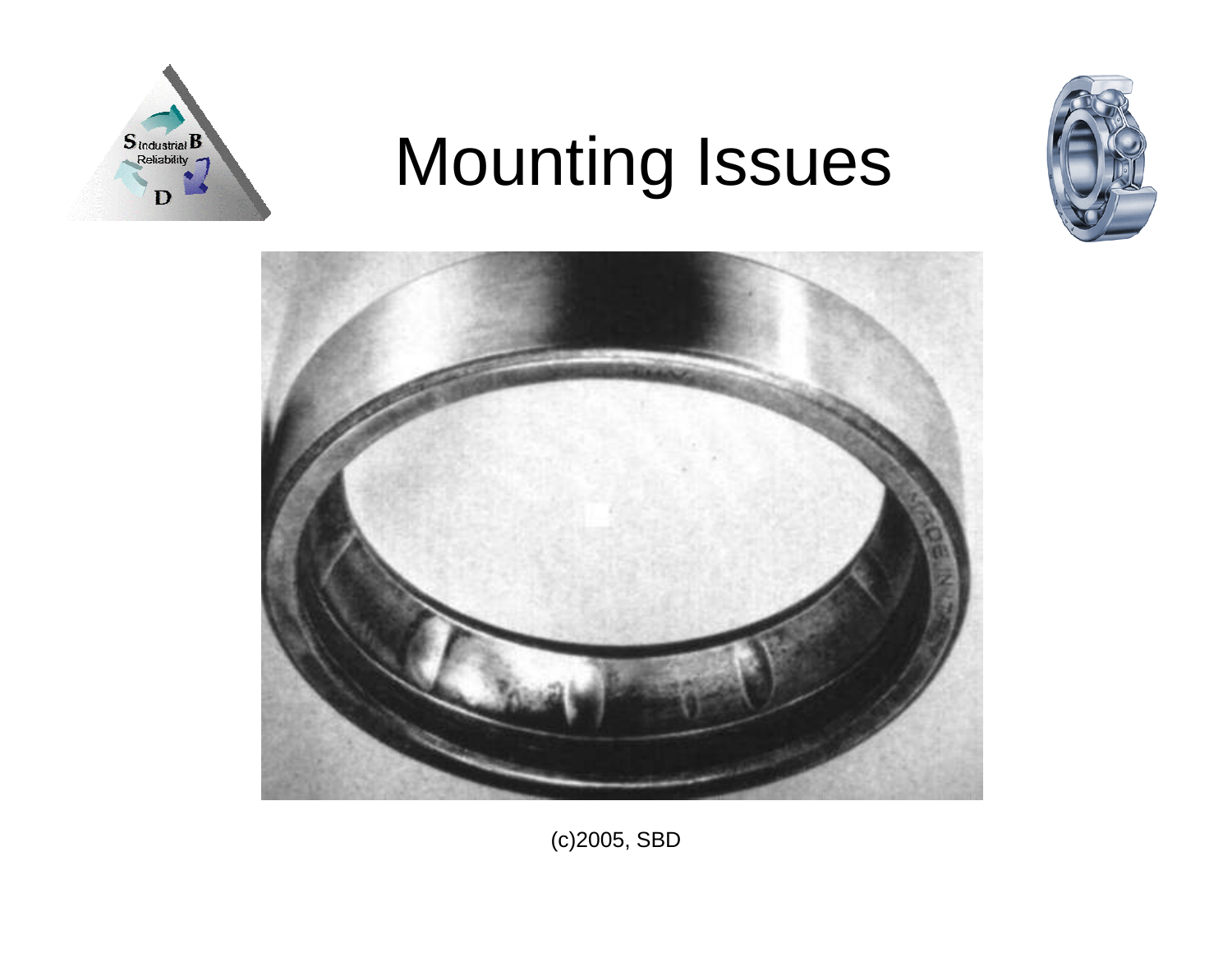

#### Corrosion (Stationary)



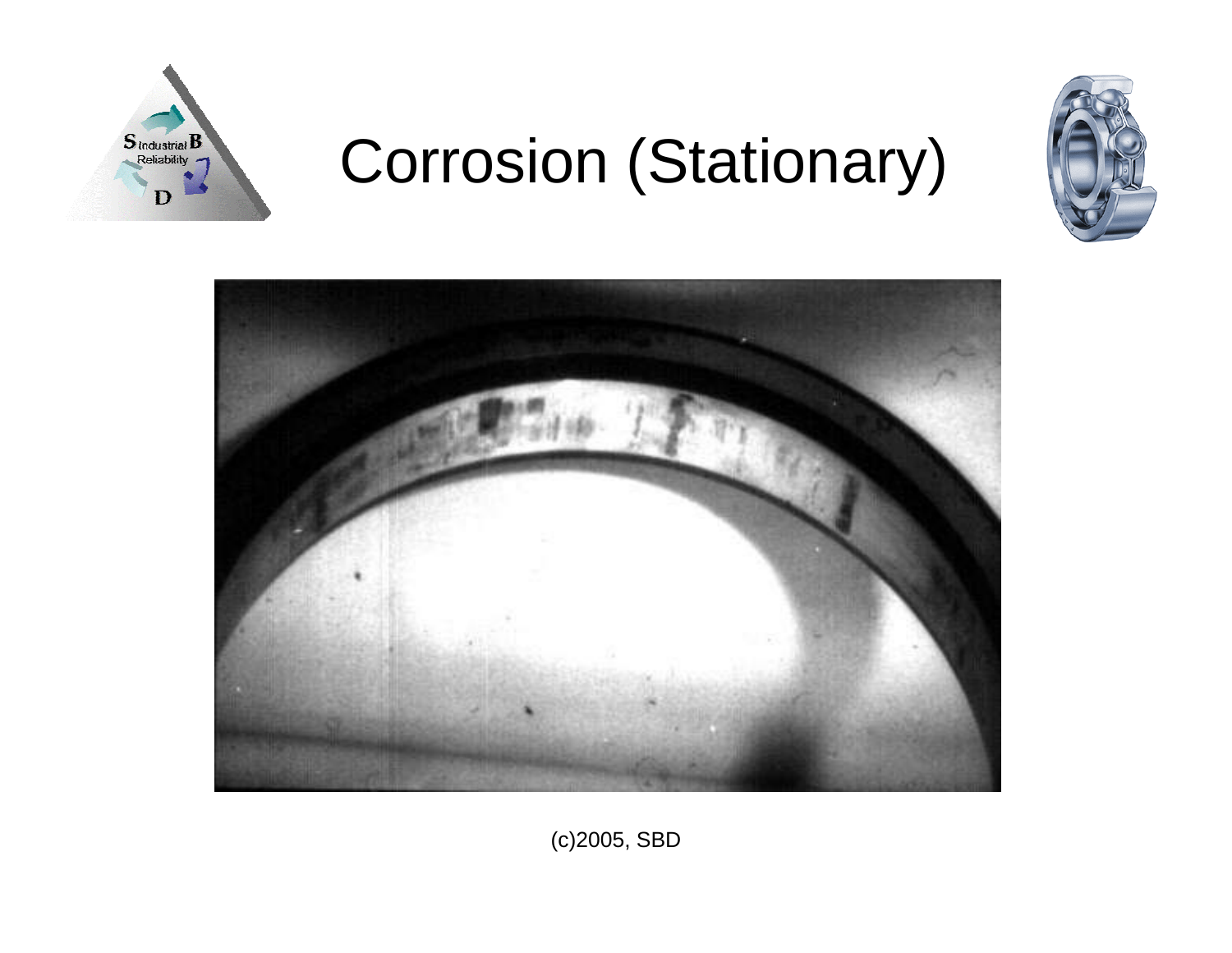

#### False Brinneling



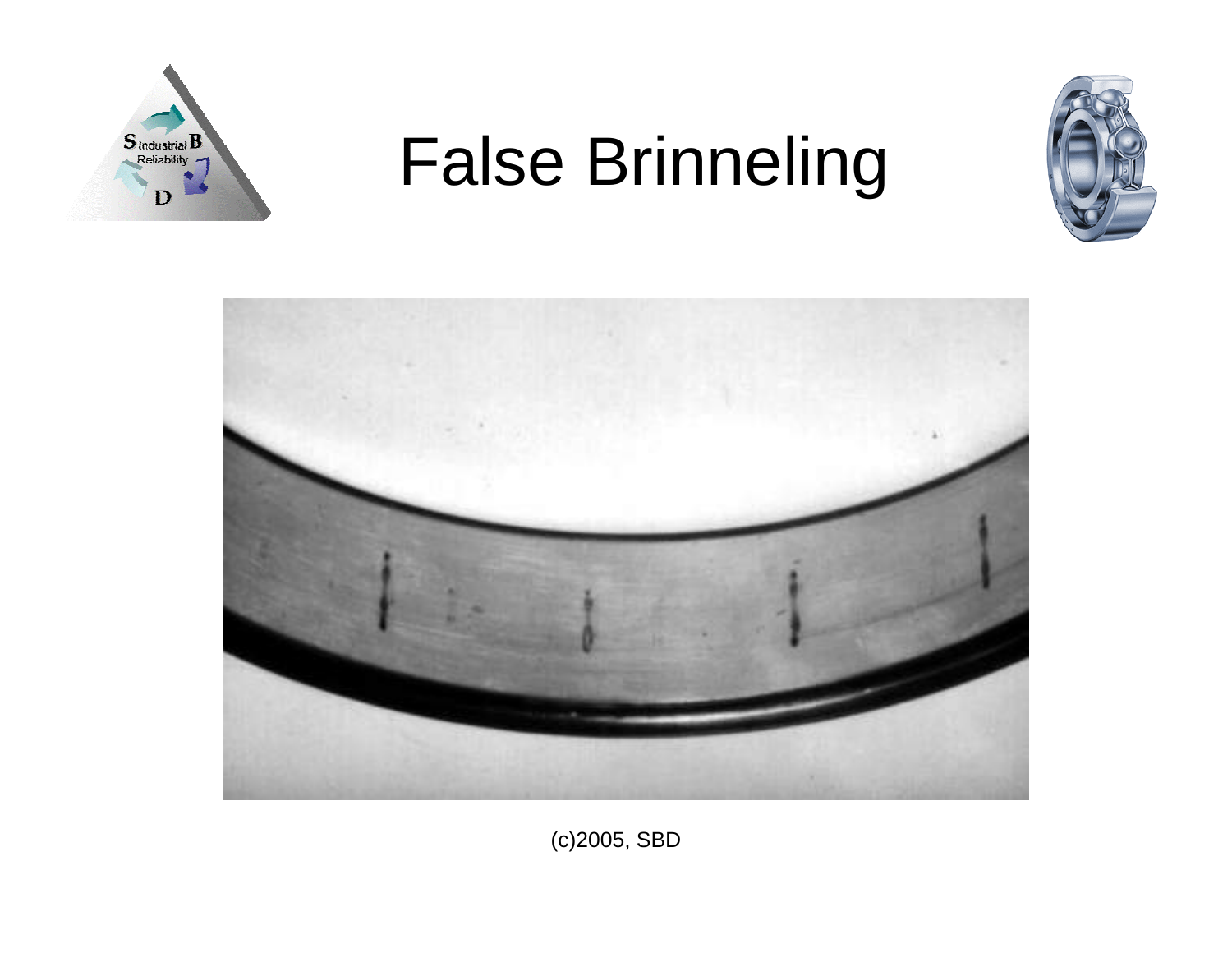



### Questions/Discussion